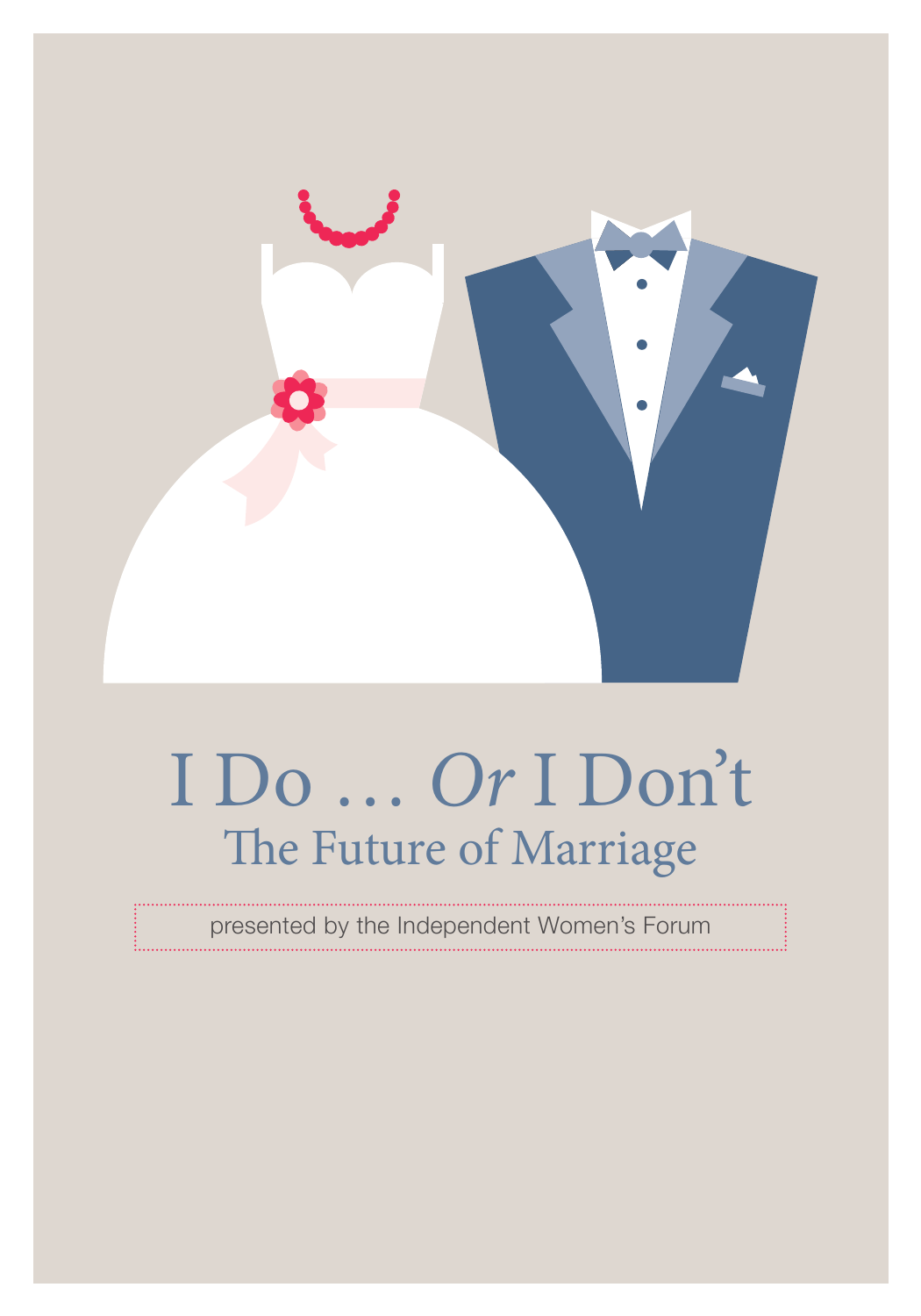

### MISSION STATEMENT

IWF's mission is to improve the lives of Americans by increasing the number of women who value free markets and personal liberty.

IWF is a non-partisan, 501(c)(3) research and educational institution. By aggressively seeking earned media, providing easy-to-read, timely publications and commentary, and reaching out to the public, we seek to cultivate support for these important principles and encourage women to join us in working to return the country to limited, Constitutional government.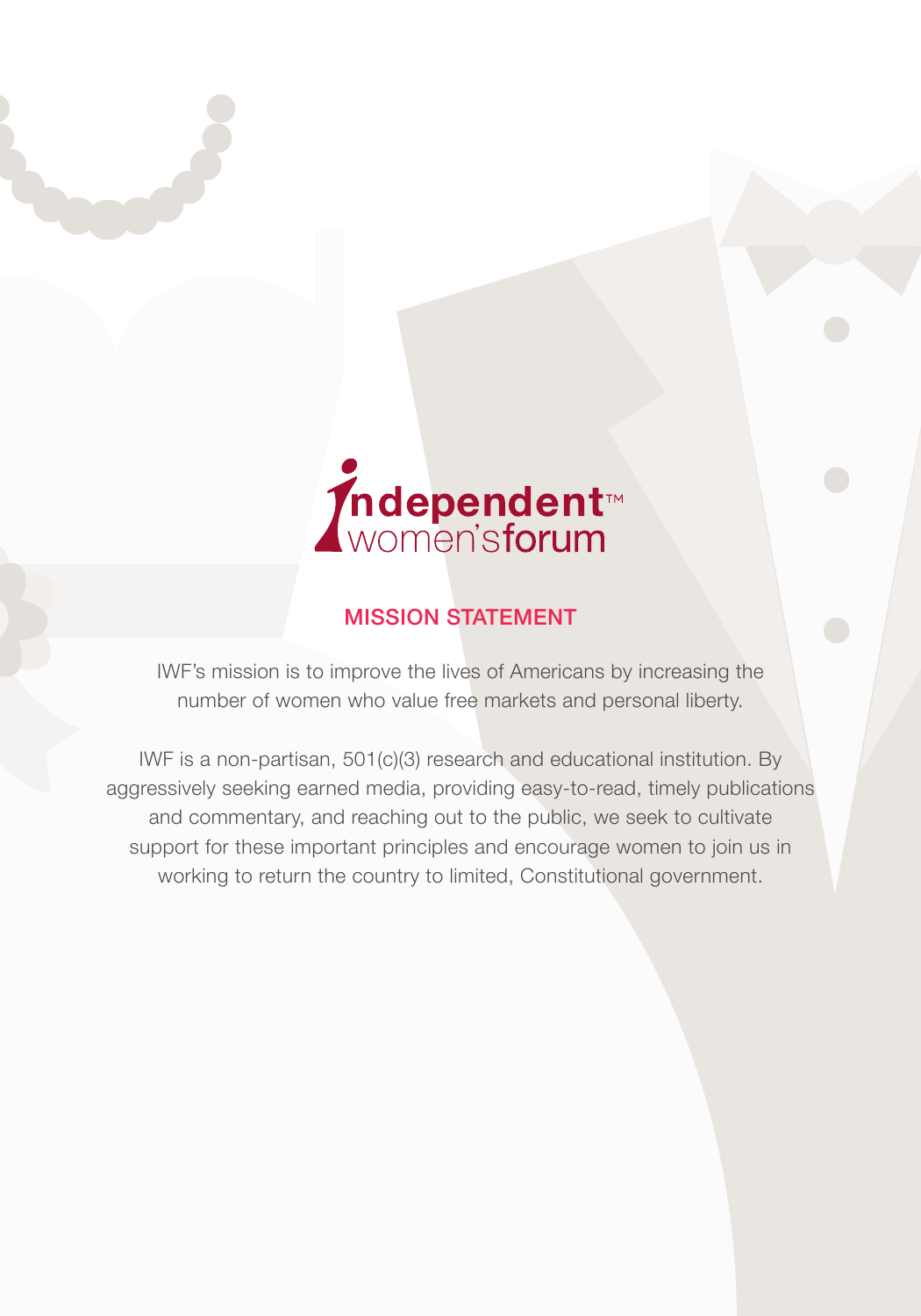



# I Do … *Or* I Don't The Future of Marriage

presented by the Independent Women's Forum

Sponsored by the GFC Foundation May 13, 2015 | Washington, D.C.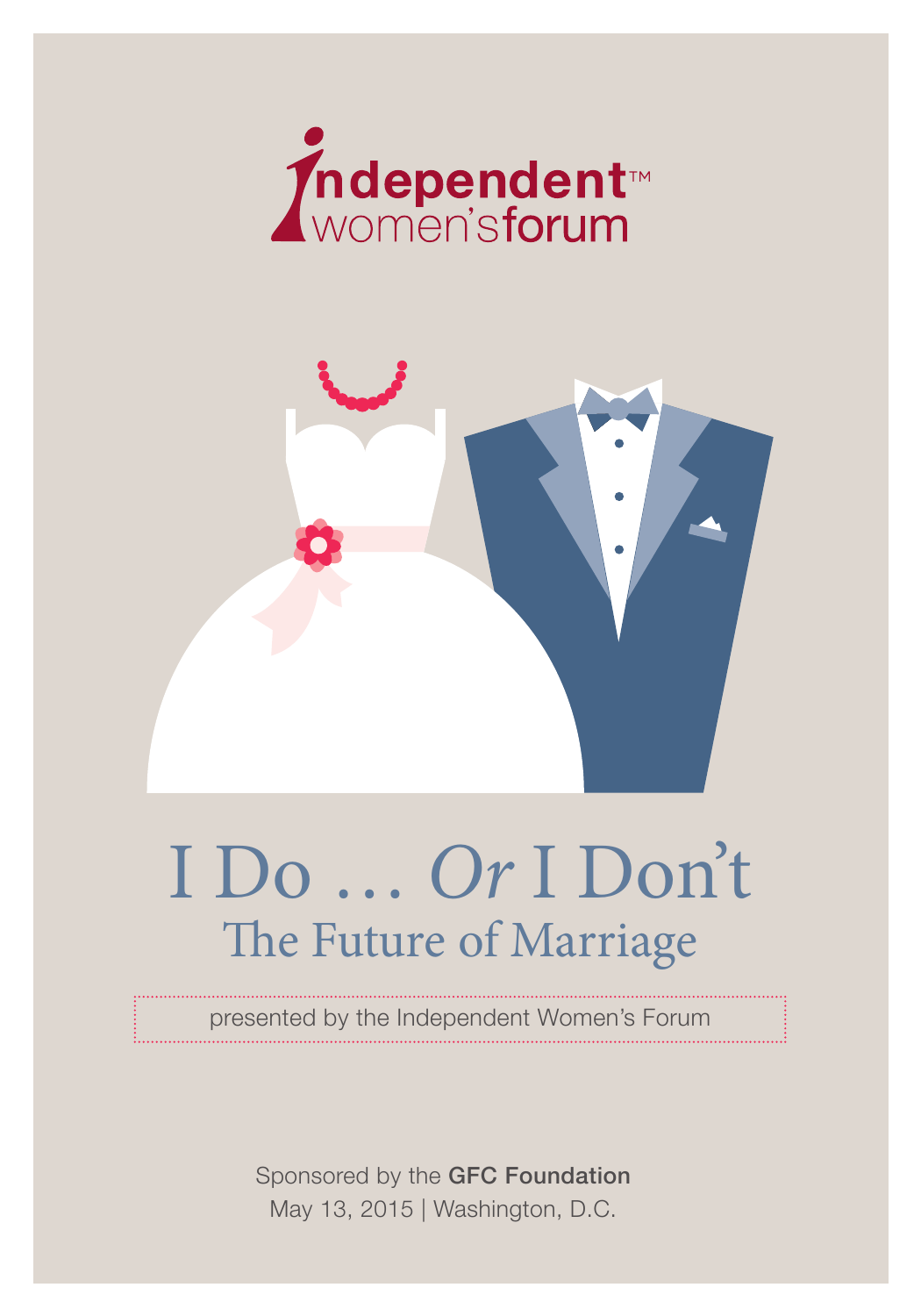

#### MODERATOR

Sabrina Schaeffer, Executive Director The Independent Women's Forum

# PANELISTS



Isabel V. Sawhill, whose latest book is *Generation Unbound: Drifting into Sex and Parenthood without Marriage,* is co-director of the Center on Children and Families at the Brookings Institution



Kay S. Hymowitz, whose four books on the family include *Marriage and Caste in America: Separate and Unequal Families in a Post-Marital Age*, is the William E. Simon Fellow at the Manhattan Institute



W. Bradford Wilcox is Director of the National Marriage Project at the University of Virginia, an associate professor of sociology at the University and coauthor of *Gender and Parenthood: Biological and Social Science Perspectives*

We regretted that **Kate Bolick** was unable to attend at the last minute. Her book *Spinster: Making a Life of One's Own* had just come out, and she is a contributing editor at The Atlantic, where her much-discussed article "All the Single Ladies" appeared.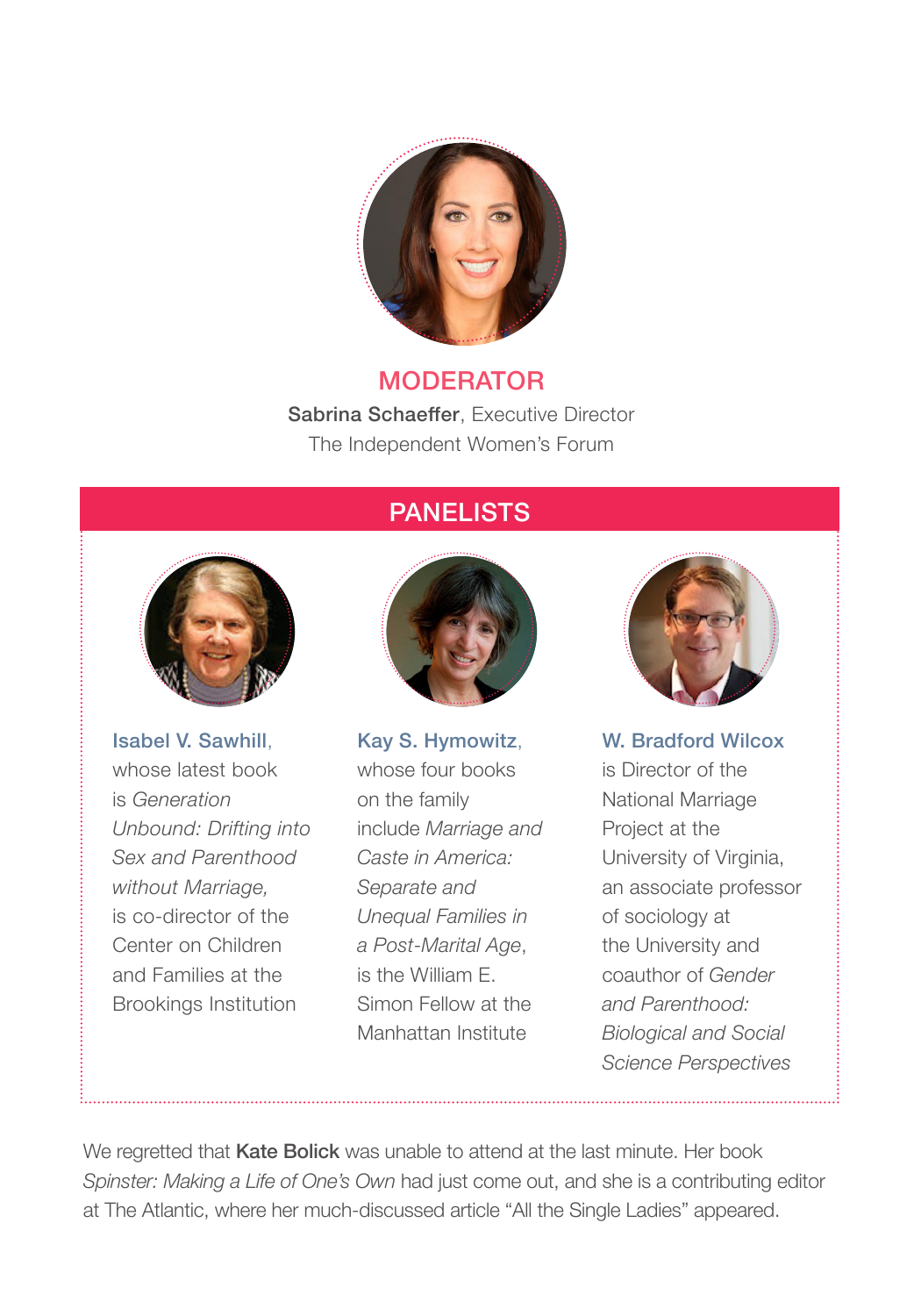

The Independent Women's Forum (IWF) has developed a reputation for putting on spirited but civil panels that address tough questions, but I don't think we've ever tackled a more crucial issue than this one: the future—if there is one—of marriage. An astonishing 40 percent of children in the U.S. are born to unmarried women, a clear indication that marriage as an institution appears to be in jeopardy.

Many never-married, low-income women are struggling to raise children in singleparent households, while a significant portion of more affluent young people are opting out of marriage in favor of a single's lifestyle. Does all this mean that marriage is beyond saving? Can marriage be saved? Should it be saved? On the answers to these questions hang economic outcomes for families and the overall character of our society.

We convened a distinguished panel composed of, as a friend of mine put it, "everybody you'd most want to hear from on this topic in one room at one time." We thank our panelists for such an impressive and provocative discussion. It was so good we wanted to preserve it and make it available to an even wider audience.

> *Charlotte Hays* Director of Cultural Programs, Independent Women's Forum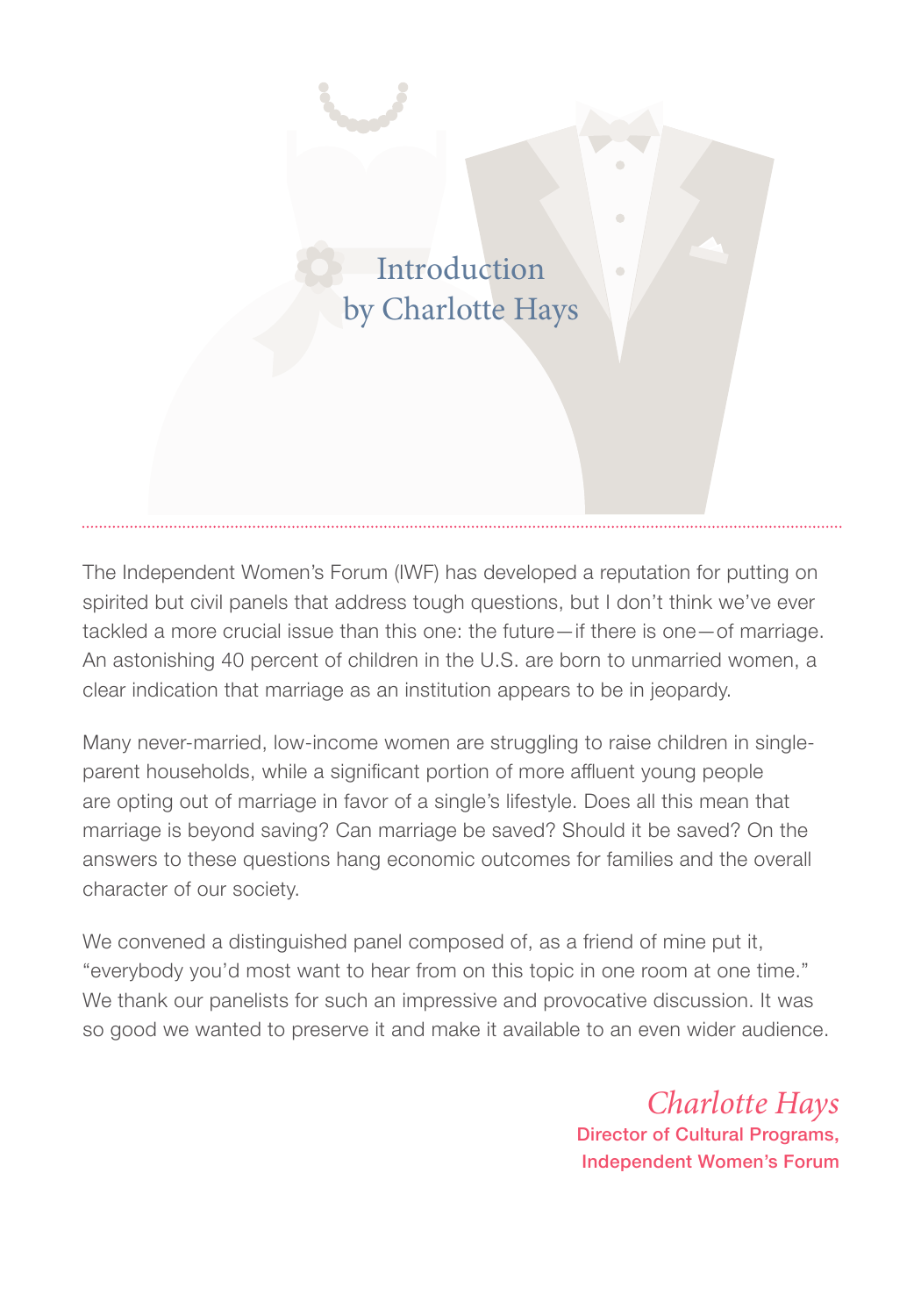With 4 out of 10 children now born to unmarried women, it looks like marriage is an institution that is truly in danger. And there are increasing concerns that we are becoming a two-tiered society: one tier made up of married families, composed of people who likely have college degrees and see marriage as essential to raising children, and another tier, composed mostly of lowincome people, who have lost any sense that marriage as an institution is in any way relevant to them.

# SABRINA SCHAEFFER

Good evening and welcome to our forum "I Do … Or I Don't: The Future of Marriage." I'm Sabrina Schaeffer, the Executive Director of IWF, and I'm so glad that you're here for what I'm sure will be a provocative discussion.

First, I want to thank our sponsor here tonight, the GFC Foundation. We are so appreciative of your support and the support of the foundations and donors that recognize the value of cultural programming that IWF presents.

Tonight's conversation is vital. With 4 out of 10 children now born to unmarried women, it certainly looks like marriage is an institution that is in danger. And there are increasing concerns that we are becoming a two-tiered society: one tier made up of married families, composed of people who likely have college degrees and see marriage as essential to raising children, and another tier, composed mostly of low-income people, who have lost any sense that marriage as an institution is in any way relevant to them.

To put this in perspective, a recent Pew Research study—and Brad and I were just talking about it—found that in 1950 the vast majority of single mothers were divorced or separated or widowed. Only four percent of single mothers in the 1950 study had never been married. Today the percentage of single mothers who have never been married is 44 percent. This startling percentage is upside down from 1950.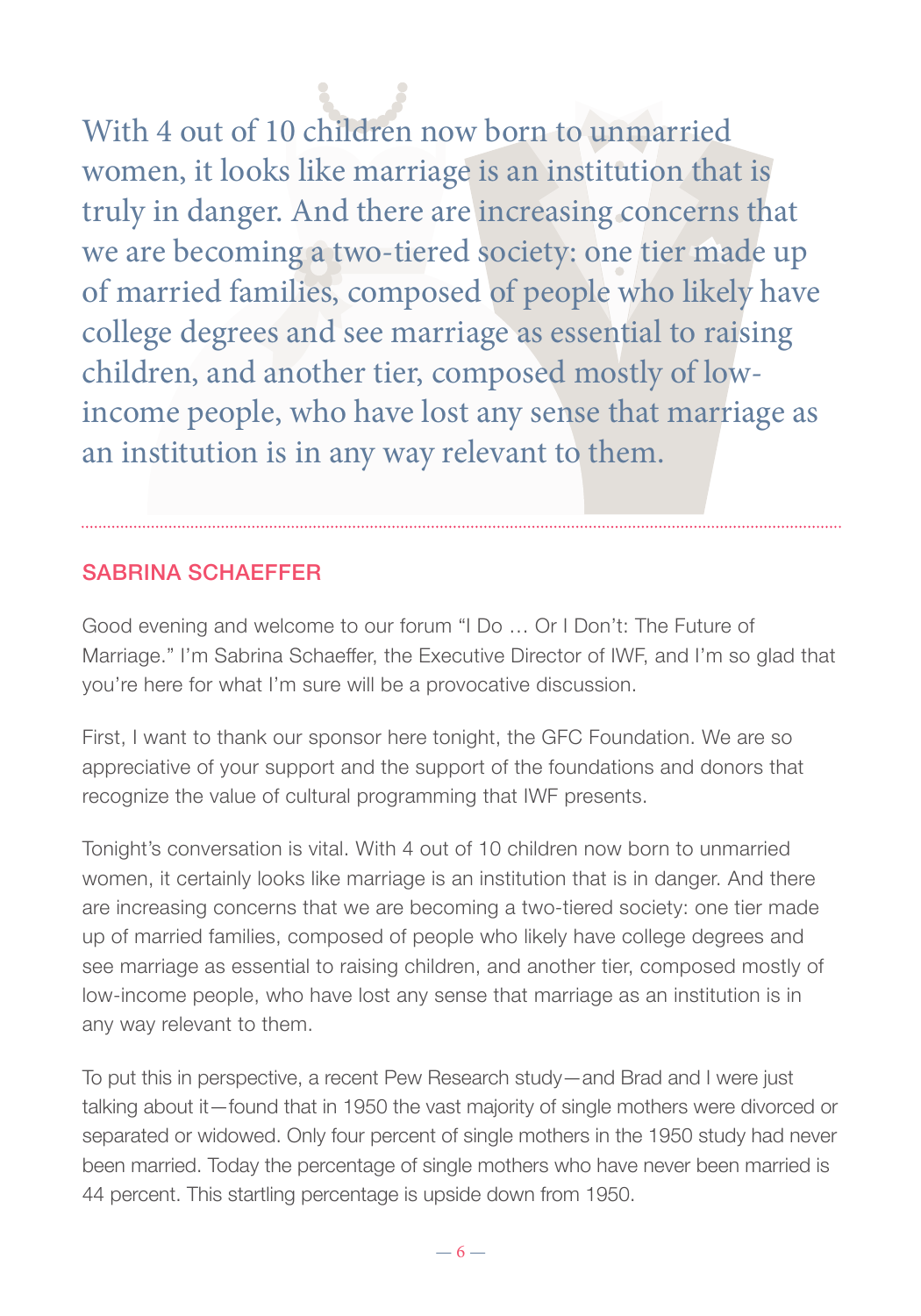When Daniel Patrick Moynihan wrote his famous study of the black family in 1965, the African-American illegitimacy rate was considered alarmingly high at 23.6 percent. Sadly, in 2011, that percentage had skyrocketed to a staggering 72.3 percent. I talked about this very issue with Delegate Eleanor Holmes Norton from here in Washington, D.C., just last Friday, and I think it's now widely accepted by both the left and the right that this trend has a profound impact on poverty and crime and the growth of government, a concern for many of us here. And of course there is the effect on children in these scenarios.

Then of course, there is the question of how these changing attitudes affect more affluent women in society. Certainly women's educational and professional achievements today, as well as our financial independence, have led some to argue that marriage is—at best—optional, but realistically obsolete for women. This was part of what Kate Bolick, who could not be here because of a last-minute emergency, argues. I'm going to put on my Kate Bolick hat from time to time so she'll be here in spirit and so we can talk about some of the arguments in her important new book *Spinster: Making a Life of One's Own*.

This wouldn't be an IWF event if we didn't also consider the impact that the modern feminist movement has had on our perceptions of marriage. A few years ago, I wrote a review of Erica Jong's book *Sugar in My Bowl: Real Women Write about Real Sex* for *Commentary.* It's a collection of essays and memoirs from feminist writers, and there is, as you might expect, a strong anti-marriage theme running through it. What was so interesting to me when I was reading the book, was that it seemed as though the modern feminist attempt to undermine traditional marriage had left women more obsessed with sex and gender rather than liberated by it. They are more confused and tormented rather than clearer and more confident in their understandings.

If Kate were here tonight, she might very well ask us if perhaps it's time to reconsider how we perceive marriage. Should it be this high ideal that many of us here continue to think it is? Or it is just as well or even better for many women, especially those who prefer educational and professional success, to live very happy, full, exciting lives as single women?

And so all of this leads us to the big question of the evening: Does marriage have a future here in America? And should we care about that?

With us to discuss this all and seated in the middle is Isabel Sawhill, a senior fellow in economic studies at the Brookings Institution. Her research spans a wide range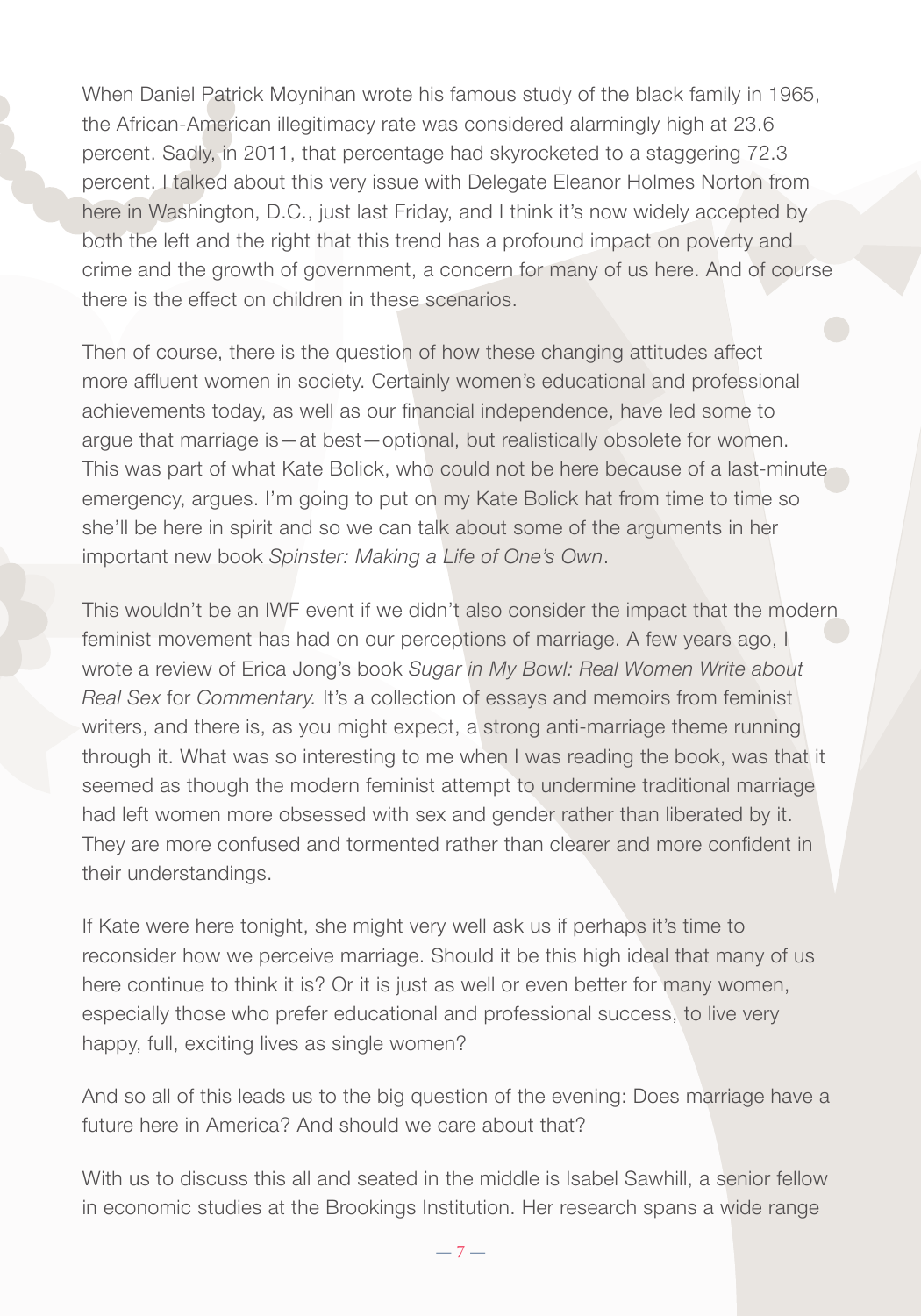of economic and social issues and fiscal policy and economic growth, including poverty and inequality. Her most recent book is *Generation Unbound*. She was the subject of a recent profile in *The Washington Post*, which described her as a longtime proponent of marriage who is reassessing the institution's future. So we are so happy to have you as part of this panel tonight.

Brad Wilcox is director of the National Marriage Project at the University of Virginia and associate professor of sociology at the University of Virginia, a visiting scholar at the American Enterprise Institute, and senior fellow at the Institute for Family Studies. He's the author of many books, including his most recent *Why Marriage Matters*, which argues that marriage is a vital social good.

And finally, Kate Hymowitz, a longtime friend of the Independent Women's Forum, is a William E. Simon fellow at the Manhattan Institute in New York. She's the author of four books, including *Marriage and Caste in America: Separate and Unequal Families in a Post-Marital Age*, as well as most recently *Manning Up: How the Rise of Women Has Turned Men Into Boys*.

So with that, I'm going to turn it over to Isabel, and I look forward to an interesting discussion.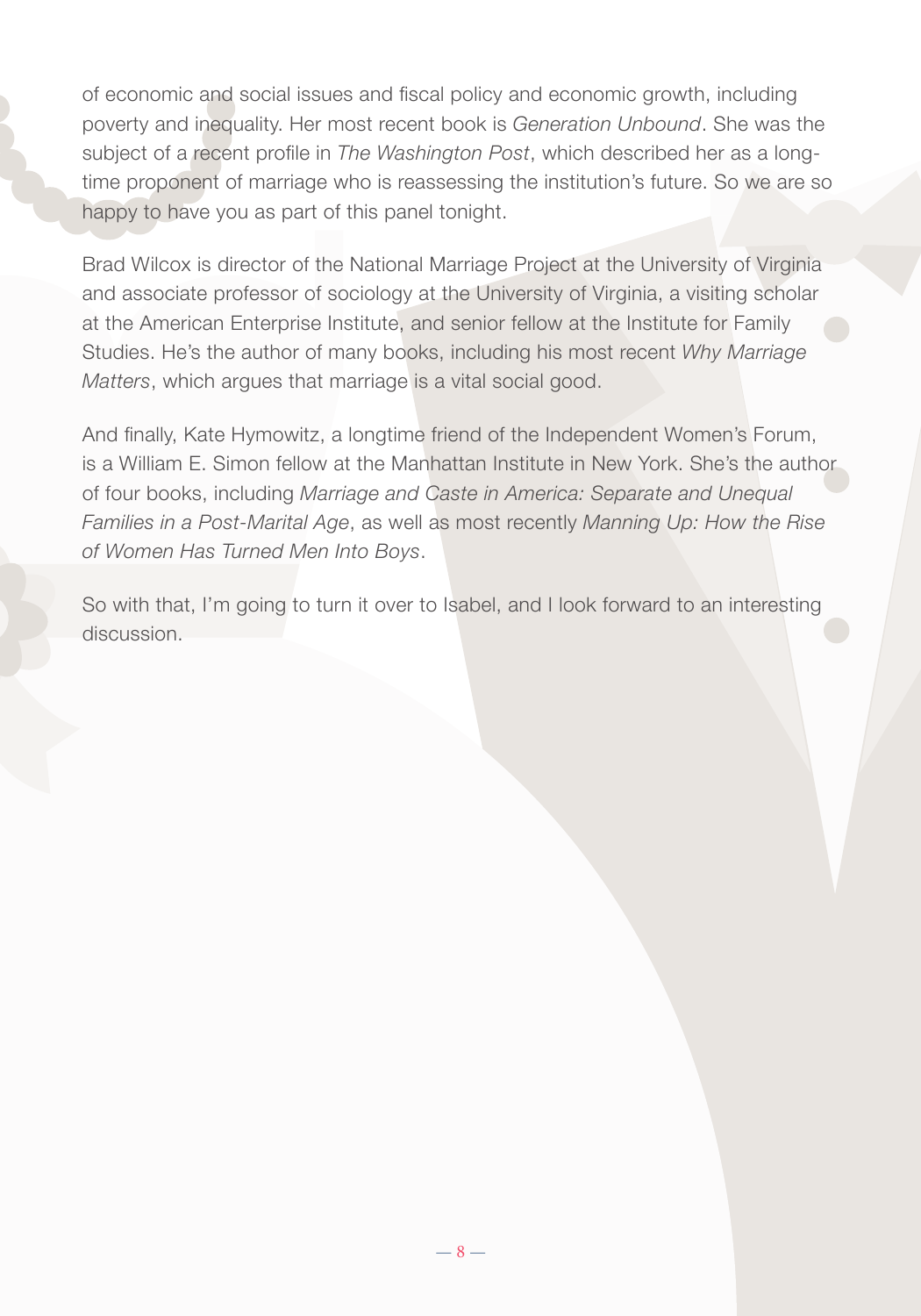My basic argument here on the big question about whether can we bring back marriage is that the genie is out of the bottle now. I'm in favor of marriage. I was married myself for 40 years before my late husband died. And I think marriage is really good for kids and good for adults as well. I'm just not very optimistic that we can put that genie back in the bottle.

#### ISABEL SAWHILL

*S*abrina, thank you so much. And hello to all of you who are here tonight. I think I'm keeping you from dinner or more wine or something, so we want to be relatively brief and hear your questions.

Also, it's an honor to be on a panel with Brad and Kay. I've known them both for many years and am highly impressed with their work. We don't agree on absolutely everything, but we all three, I think, really care about research and data and about a very civil discourse about these issues.

I want to begin with the growing gaps that we're seeing between children in lessadvantaged and more-advantaged families. Bob Putnam, a professor at Harvard, has a new book out called *Our Kids* in which he talks about this in detail. And basically what he shows, and what I've shown in some of my work, is that if you look at today's kids, the gaps are much bigger than they used to be. It's not just gaps in income, it's gaps in the way families are formed, it's gaps in educational achievement, it's gaps in who goes to college and who graduates. And those gaps are, I think, somewhat troublesome.

One way to put it is that if you are a very well-educated, married couple, you're investing heavily in your kids, both time and resources. You're exposing them to all kinds of social capital, as we say in the literature. And you're buying a house in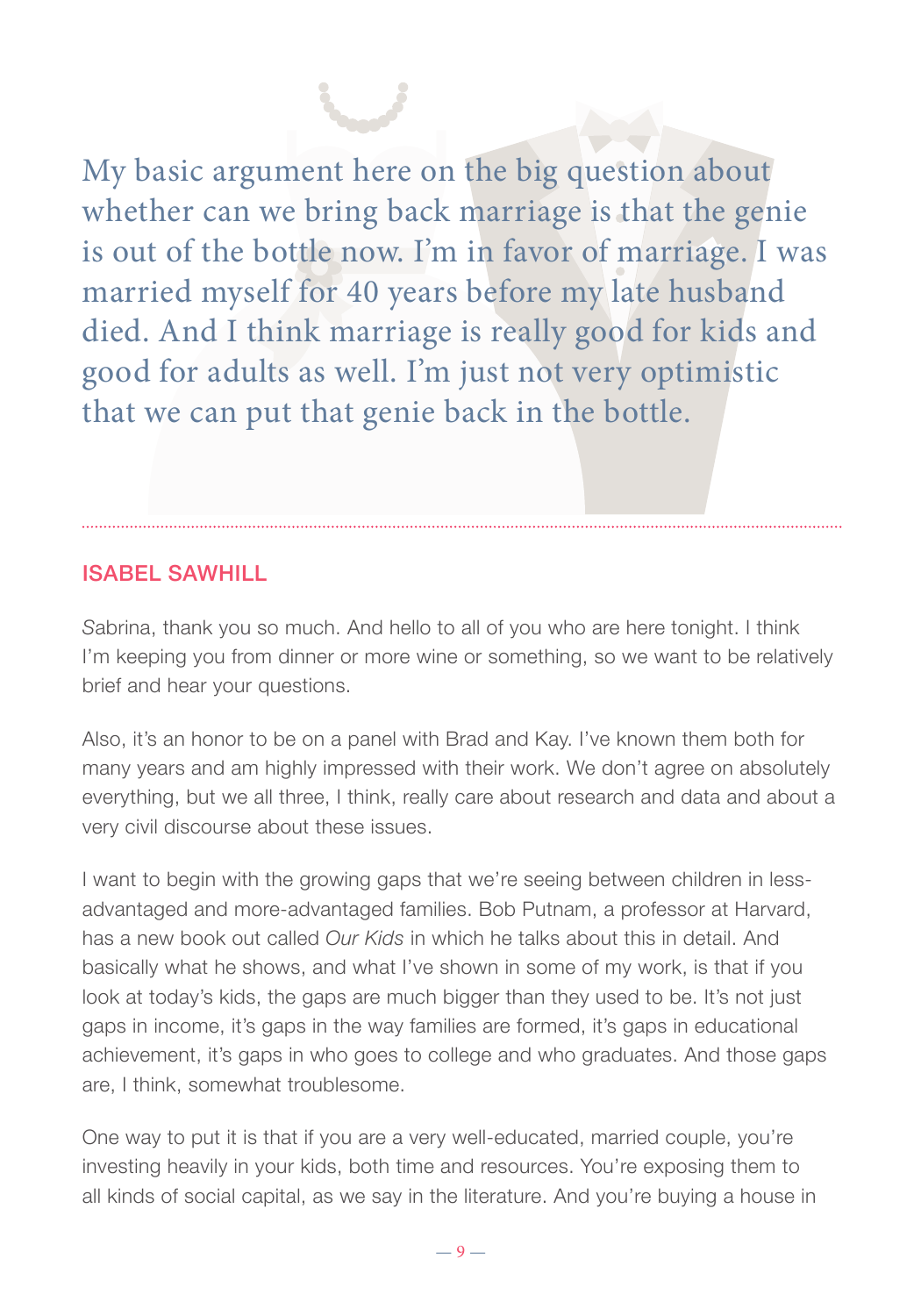a good neighborhood, and you're sending them to the best schools you can. And you're helping to prepare them for college. And they have all kinds of advantages.

And at the other end of the educational spectrum, you have just the opposite, including way too many families that are formed as the result of an accidental pregnancy to a young, single mom. And I'll get back to that.

Just about everyone who looks at this situation of growing gaps says "Well, we should do something about that," and "We should invest more in education, we should do more in terms of early childhood education, career and technical training and wage subsidies and child care for the working poor and so forth." And I want to admit that I like that agenda, but I don't think it is sufficient.

I think we could be doing more on all of those fronts, especially when any assistance is basically provided only if you're working and only if the evidence shows it passes a cost/benefit test. But there are a lot of programs like that now.

But my basic message is that, if we care about kids—and I think one reason, not the only reason, but an important reason that we care about marriage is primarily because of its effects on kids—we need to start thinking not just about what happens after the child is born. I'm going to argue we need to go upstream, meaning we need to think about what happens before the child is born, not after the child is born. Because once the child is born, the trajectories, the life trajectories of these children are often very difficult to change.

And almost no one talks about the upstream story. Let me tell you a story that some of you may have heard before. It's about a guy who lives in a village, and there's a river running through the village, and there's a bunch of kids floating down the river, and he's yanking the kids out of the river—they're at risk of drowning, and he's yanking them out about as fast as he can.

And he's getting very tired and getting very frustrated. And finally he realizes that upstream there's another guy who's throwing those kids in the river as fast as he's yanking them out. And that's what I mean about going upstream and that's what I mean about caring about all of this before the children are born.

So let me tell you some facts about what's going on upstream. As I think Sabrina said, 40 percent of all children in America are now born outside of marriage. So if there's one data point that I want you to go away from this meeting with, it's that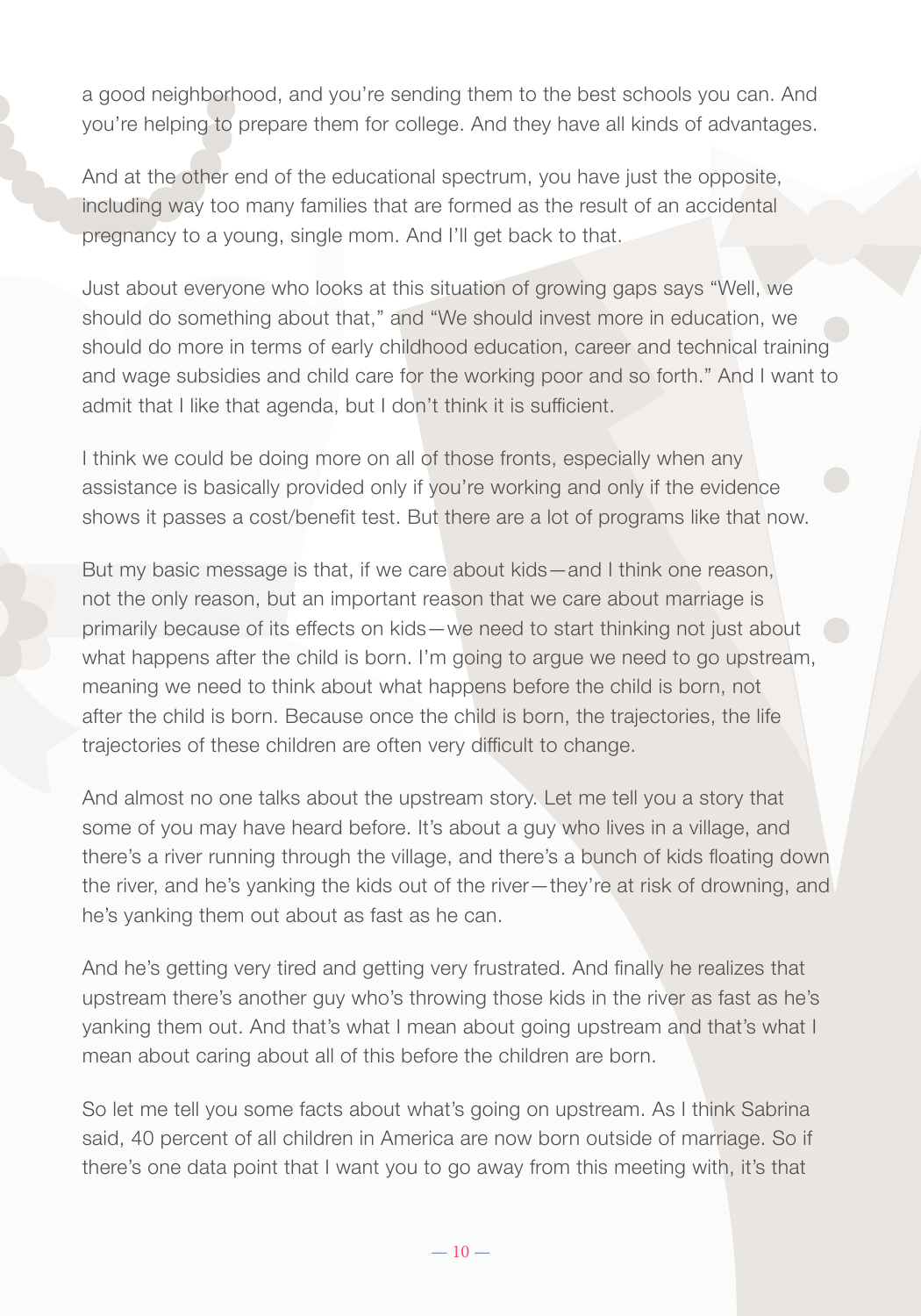statistic, 40 percent. If we're talking about the millennial generation, women under 30, the proportion is 50 percent of babies born outside of marriage.

There are big differences by race and by education. So if you're very welleducated—and Brad has done very seminal work on this—your chances of having a child outside of marriage are quite low, around 12 percent, I think. But if you are anything less than a BA-degreed woman, your chances of having a child outside of marriage are maybe two-thirds, way up there. It's the typical way of having children nowadays, if you're not a well-educated woman.

The rate of unwed childbearing has exploded over the past 40 or 50 years. And you could ask: Well, why has it exploded? And it's because people are either not getting married or they're getting married much later than they used to.

In my generation, and I'm really old, believe me—I won't admit it, but I am—in my generation, everybody got married young. You know, we got married right after we got out of school. If it was college, we got married in our early 20s; if it was high school, we got married even earlier than that. And then we had children within marriage.

The average age at first marriage is now late 20s. So there's this whole decade when people are having relationships, they're typically sexually active in those relationships, and they haven't stopped having children.

The next fact you need to know is that the reason they haven't stopped having children is because they are getting pregnant unintentionally. Seventy-three percent of all pregnancies to single women, unmarried women under the age of 30, 73 percent are unintended, meaning that the woman herself told the surveyor from a big government study that either she didn't want the child at all or it came way too soon.

Some of them go on to have abortions. But if you look at the births to this age group, the unmarrieds under 30, 60 percent of these births are unintended, not really wanted or prepared for by the parents.

Next fact you need to know is that unplanned pregnancy rates and birth rates are much, much higher among disadvantaged women than among more-advantaged women. Whether you look at it by income or by ethnicity or race or education level, the rates of unplanned pregnancy are really high, much higher amongst lessadvantaged women. They have not been as able to control their fertility as well as more-educated women.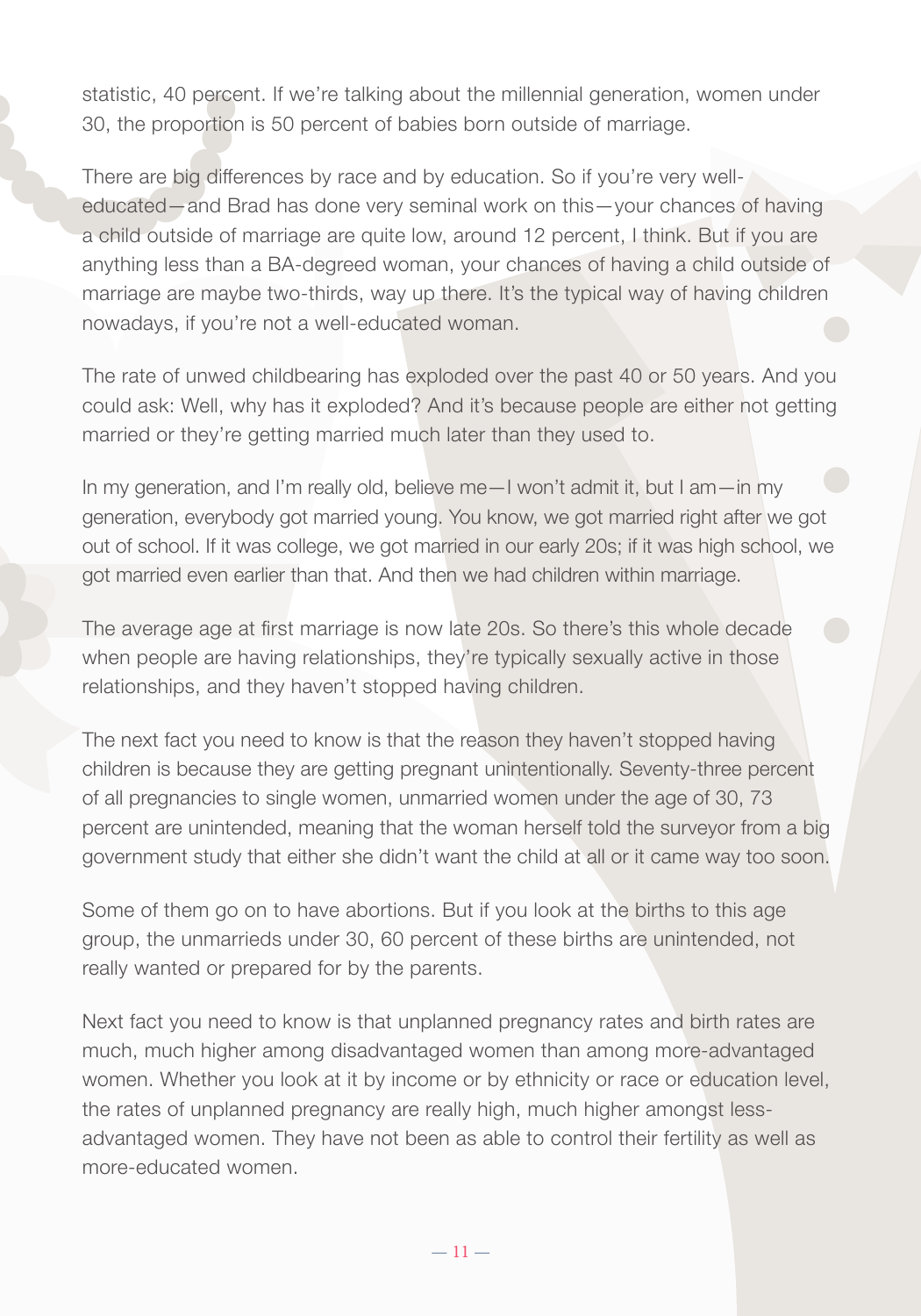So what could we do about all of this? One option is to bring back marriage. My friend Brad likes to argue this and to say it's okay if you're young and you get married in your early 20s, and then more of these babies would be born inside of marriage. And that's true.

I am more pessimistic than he is that we can bring back marriage to these young women, especially those who are less-educated. And well-educated women aren't getting married young, they're going to wait typically until they have finished graduate school and gotten a job and gotten where they want to be in life before they marry.

My basic argument here on the big question of whether we can we bring back marriage is that the genie is out of the bottle now. I'm in favor of marriage. I was married myself for 40 years before my late husband died. And I think marriage is really good for kids and good for adults as well. I'm just not very optimistic that we can put that genie back in the bottle when we're at a point where 50 percent of the entire population and a much higher proportion of the less-advantaged are having babies outside of marriage.

#### So what could we do?

Well, another thing we could do, which I talk a lot about in my book *Generation Unbound* is we could reduce unplanned births to young women by providing them with more affordable and more effective forms of birth control. That way they could finish their education, they could get settled in a job or career, they can find Mr. Right, or at least a better right—I know there's never a perfect Mr. Right—before having children.

And in my view, this would eventually produce more stable relationships and more marriage. And even if it didn't, the women involved—and I'm so sorry Kate Bolick isn't here because I think she might have talked a little bit more about this—would be in a much better position to go it alone, to provide for their children.

There are some women—I read a little piece about this recently—who never find Mr. Right and decide they're just going to have a child on their own. And I think that should be accepted. I don't want to see a whole society full of what I call "singlemothers-by-choice," but I don't think it's a lifestyle that I want to criticize.

You're probably thinking to yourself, "Well, women already have access to birth control, so what are you worried about, what are you talking about here?" Well, let me tell you what young, most young adults use. You probably know this, especially some of you younger people in the audience. Don't need to listen to me.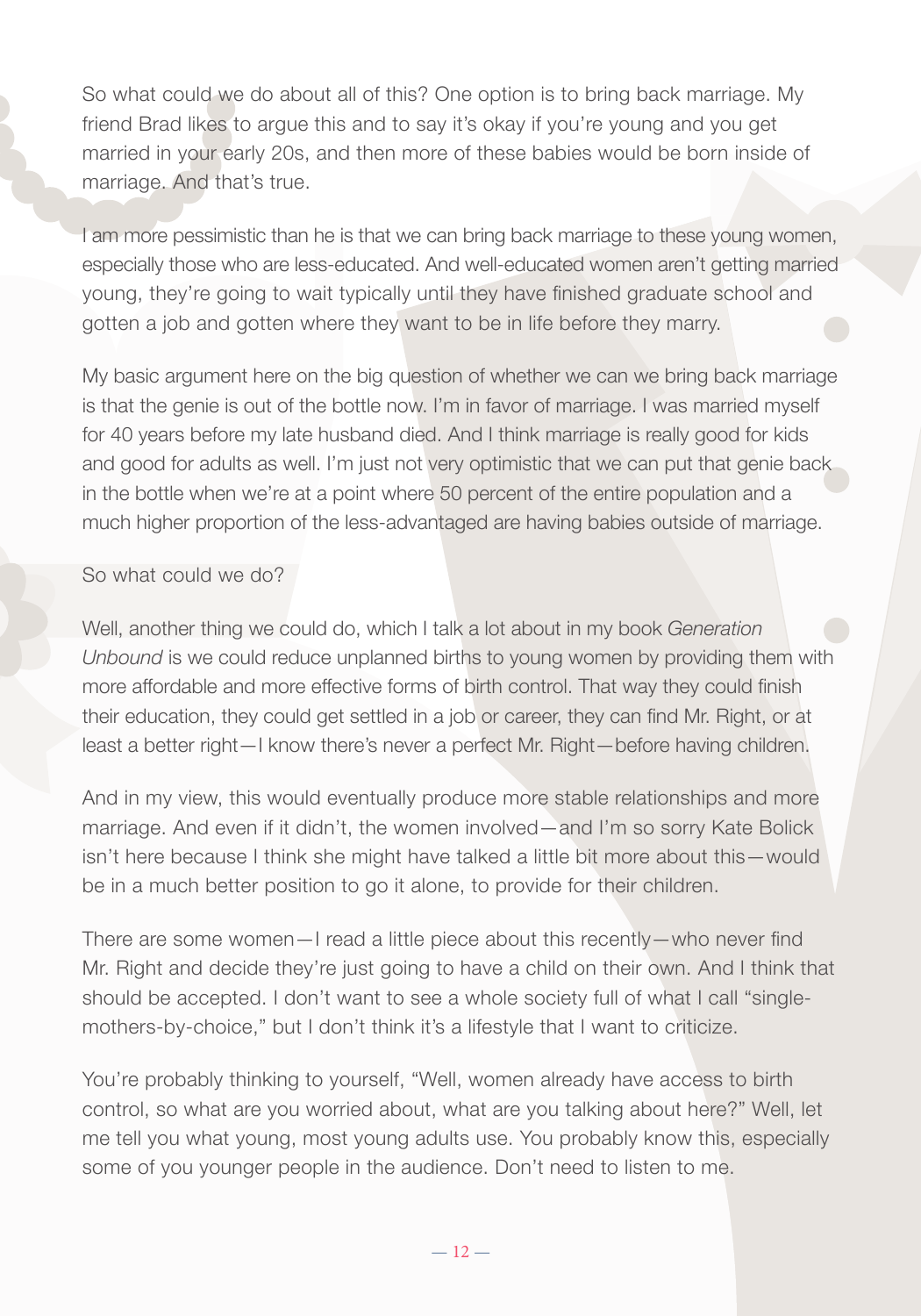But the birth control forms of choice are condoms and pills. And the problem is that most people, including most young people—I have my colleagues at Brookings who are twenty-something —come up to me and say, "Oh my God, we didn't know." What they didn't know is that failure rates from condoms and pills are as high as they are.

It is not because these devices or these forms are flawed; technically, they're not. If you were really careful, if you always took your pill every day, if you always remembered to get your prescription refilled, if you always used a condom in the heat of the moment with whoever your partner was at that point, then fine, it would work. And I don't think abstinence, by the way, is a option.

But people make mistakes—and we all make mistakes. I go on periods when I say I'm going to diet, I'm going to lose weight, no chocolate ice cream, and I fail inevitably.

And chocolate ice cream is not as good as sex.

So we have tons of accidental pregnancies. Let me remind you of this statistic again. Seventy-three percent of all pregnancies to unmarried women under the age of 30 are unintended according to the women themselves.

Large-scale studies have shown—I'm talking about studies in the whole state of Colorado, I'm talking about Iowa, I'm talking about Missouri—that when you provide more good counseling and more effective forms of contraception and no cost for these women, unplanned pregnancies plummet, abortion rates plummet, and costs to the government plummet.

So my argument to people who are of a more conservative persuasion, is that, if you want to rein in government, if you want to also reduce poverty, and if you also want to reduce abortion, this is the way to go. That's what the evidence shows. And if any of you want the numbers, I could give you tons of things to read.

So my argument is—in a nutshell—that we go upstream and we not wait until we are faced with all those children who are floating downstream and need to be saved by a variety of social programs that sometimes work, sometimes don't, but in any case cost us a ton of money.

And I think both adults and children would benefit. The women would be freer to get on with their lives, the children would be more likely to be born into a stable and hopefully married family, and the American taxpayer would save money.

So that's my argument in a nutshell. Thank you for listening.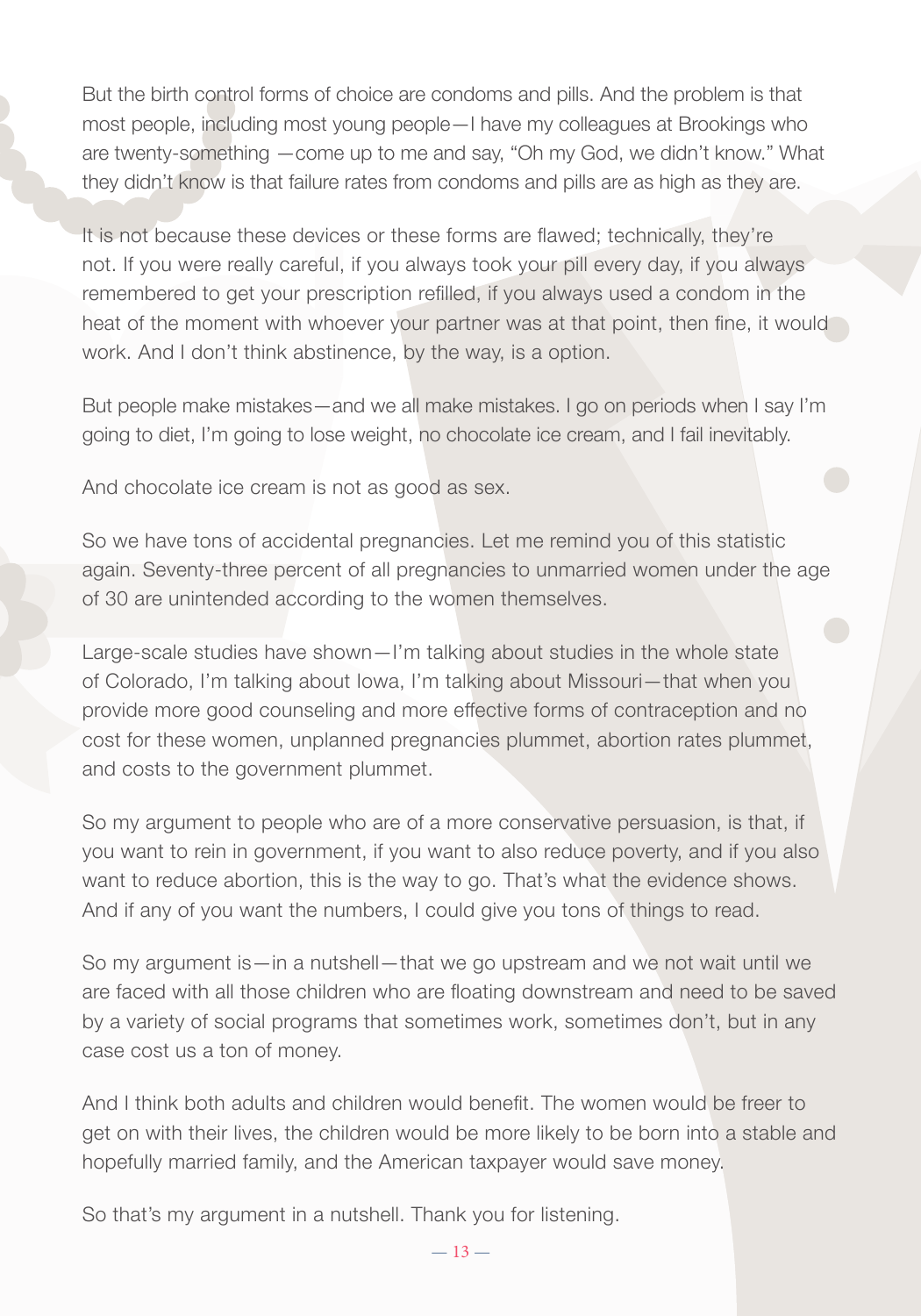… The bottom line is that marriage is no longer the anchor for the adult life course or family foundation for bearing and rearing children as it used to be. But it is also the case that a closer look at trends in marriage and marital child-rearing and single parenthood suggests that the nation's retreat from marriage may be slowing and it may be stopping.

# W. BRADFORD WILCOX

Thanks, Sabrina. And thanks, Isabel, for hitting a homer right off the bat there.

In fact, I'm planning to open my remarks with your point about the genie being out of the bottle. You wrote in the *New York Times* a little while ago that marriage is disappearing. You wrote in that piece that we've been worrying about marriage for years and wondering if marriage can be restored as the standard way to raise children. "As much as we might welcome a revival," you wrote, "I doubt if it will happen."

So I think a balanced position seems quite reasonable. Over the last half century, marriage has taken quite a beating. Since the '60s, for instance, the marriage rate has come down by more than 50 percent, divorce has more than doubled, and single parenthood has increased by more than 100 percent.

The bottom line here obviously is that marriage is no longer the anchor for the adult life course or the family foundation for the bearing and rearing of kids as it used to be. I think that's pretty clear. But it's also the case that a closer look at trends in marriage and marital child-rearing and single parenthood suggests that the nation's retreat from marriage may be slowing and it may be stopping.

In a new report colleagues at Demographic Intelligence believe, for instance, they see that the decline in the marriage rate has basically stopped. Also, the ratio of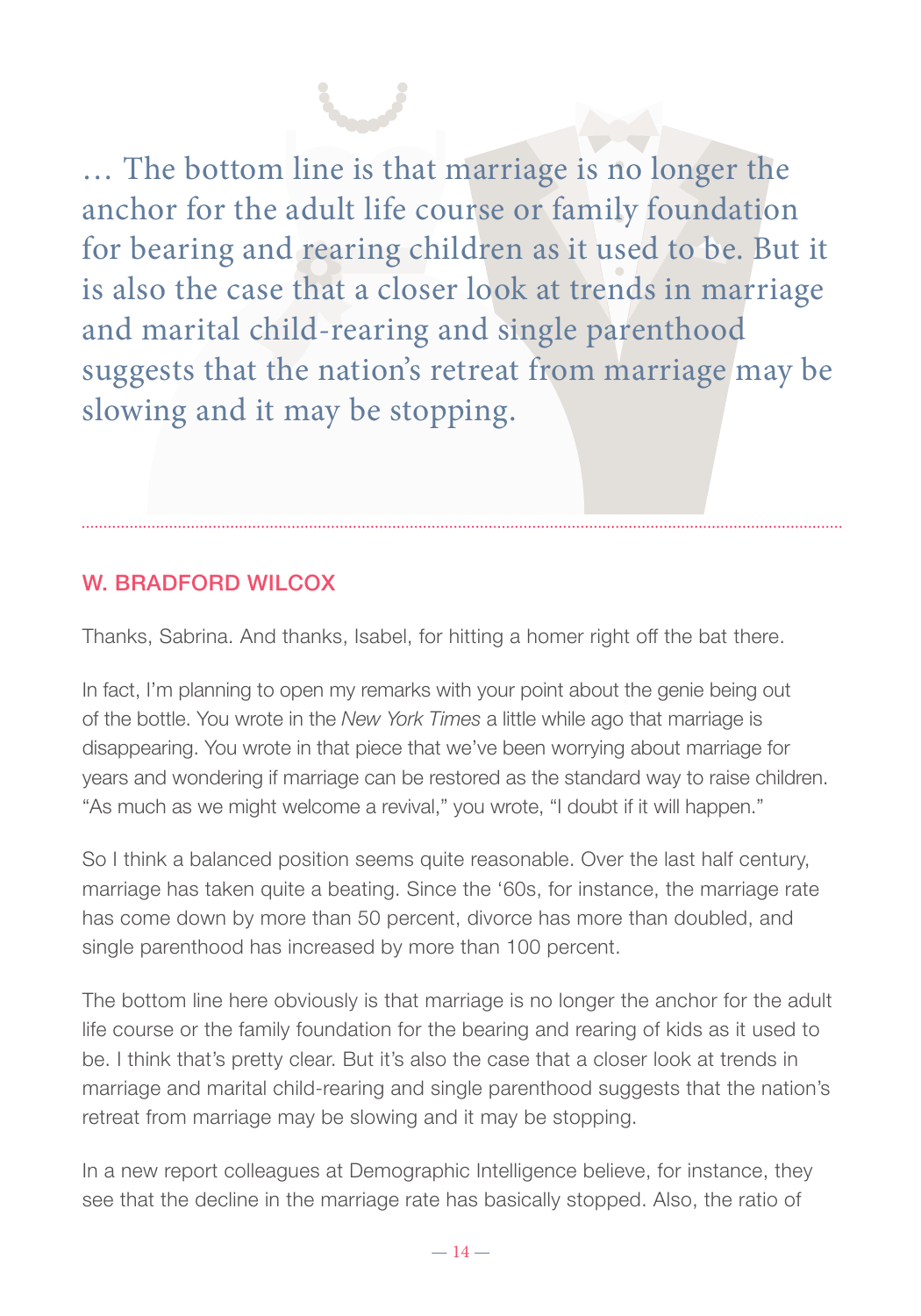babies being born outside of wedlock has held steady since 2007. This is really quite remarkable. Since the '60s, marriage rates have fallen. But this appears to have stopped since the Great Recession. So the data suggests that perhaps perhaps—the reports of marriage's death have been exaggerated.

Why is this important? Of course, it's a good thing that marriage's retreat may be halted. And why? Besides the fact that I'm the director of the National Marriage Project at the University of Virginia, so what I would say to that? What's the sort of thinking there?

First, I first need to echo a point that Isabel made just a few moments ago. Marriage is about providing the best environment for our kids. And virtually every week I run across another study showing this. But what's striking in terms of talking about the research on kids and family structure today is that we're seeing more and more evidence that boys in particular benefit from being raised in a child-rearing, twoparent home.

We have seen two studies to this effect coming out in just the last ten days. One, of course, is from Raj Chetty, an economics professor at Harvard, and the other is from Princeton sociologist Sara McLanahan and her colleagues. And both of these different scholars and their colleagues at Harvard, Michigan, and Princeton—places noted for right-wing thinking—found that family structure is particularly important for boys.

Just a quote from Raj Chetty's new work: "Areas with high crime rates and a large fraction of single parents generate particularly negative outcomes for boys relative to girls" when it comes to rags-to-riches mobility, and other outcomes for many key aspects of life.

Likewise, Sarah McLanahan and her colleagues found in a different study which looked not just at family structure but also at genes, that boys showed quote, "stronger and more consistent responses to father exits"—that means the dad is leaving the household—as compared to girls, but also that boys have quote "more sensitive genes to their environments, boys responded more negatively to the exit of a father from the household and more positively to the entrance of a biological father into the household." Okay?

The broader point that I'm making here is that we're seeing more and more evidence that marriage and a stable, intact biological family matter for our kids, particularly for our boys.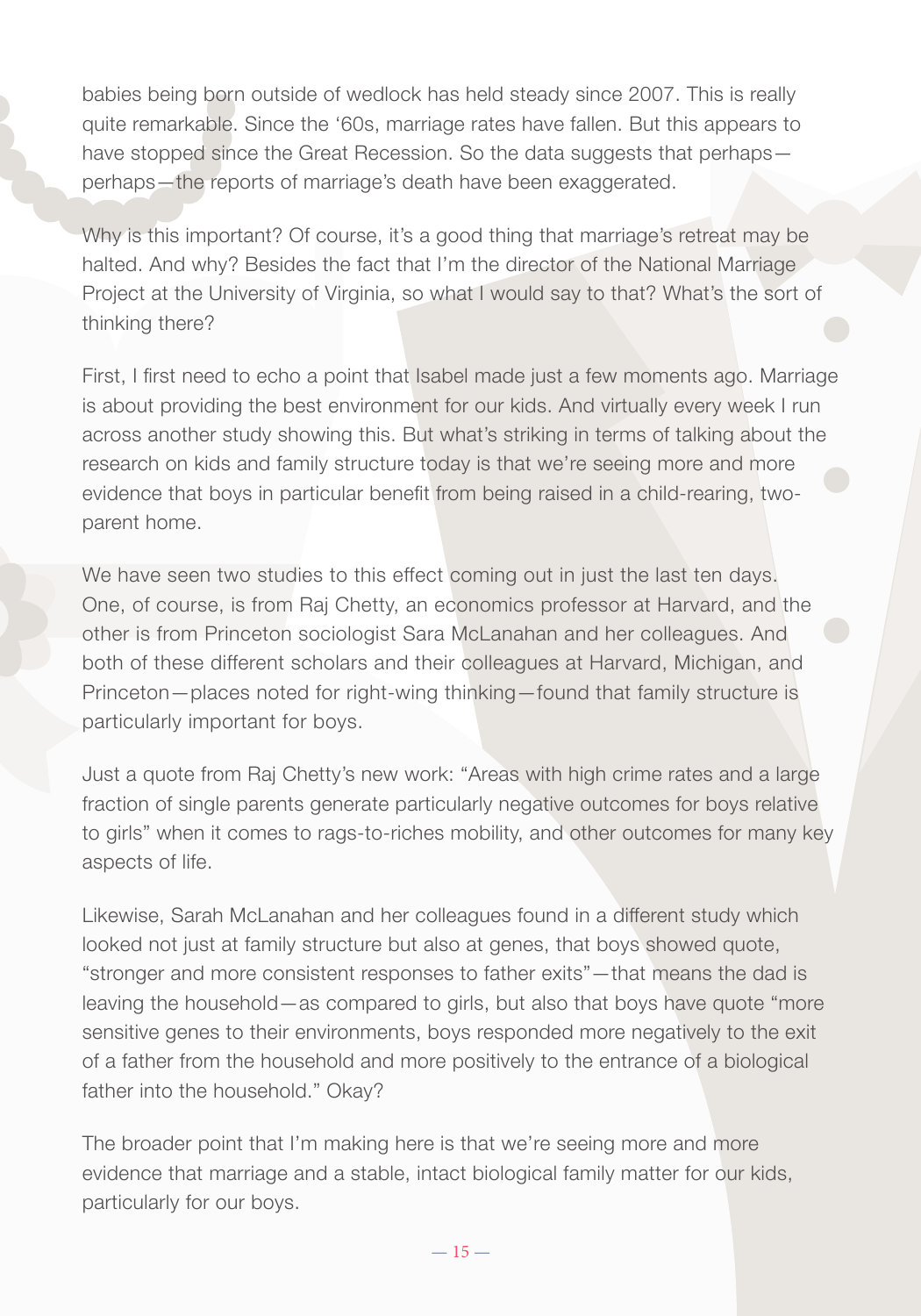If we're concerned about, for instance, this growing opportunity gap that Robert Putnam's been speaking so eloquently about, I think we've got to be concerned about the way in which the retreat from marriage means that fewer kids have access to the stable two-parent household that is linked to a better chance in this world.

But marriage matters also for adults, for men and for women. And the social science tells us that marriage, for instance, makes men work harder, be smarter and also become more successful. Robert Lerman, an economics professor at American University, and I found that married men work about 400 hours more per year than unmarried peers of roughly equivalent backgrounds and earn about \$16,000 more per year compared again to unmarried peers of roughly equivalent backgrounds who are single.

Women also benefit from marriage. They do not benefit in terms of their personal income and their personal careers, although we did find that there's no penalty anymore for married women compared to their single peers in terms of work. But in terms of their family, of course there are benefits of having a spouse in the picture compared to being single. And we're seeing also more evidence that people in their late 50s who are approaching retirement, both men and women, are in much better shape if they're stably married compared to their single and divorced peers, even those from similar backgrounds.

To wrap up this point about the benefits of marriage, I want to underline the fact that I don't think about marriage in simply instrumental terms—that it's good for kids' educational outcomes, or good for adults' financial outcomes. I think about it also as intrinsic and as connected to our sociability as creatures. We're social animals, we're pair-bonding animals. And the fact remains that marriage is typically the best way in which we can live out our aspirations, our impulses, if you will, for a deep and profound lifelong love.

We've got to be very clear here. And here I'd have to say I disagree with Bel and some writing she's done. Cohabitation doesn't really compare, not just in the United States, but also in Europe. Many scholars, many journals will say, "Well, yeah, in the United States marriage is more stable than cohabitation, but in Europe it's different." Well, even in Europe cohabitation is much less stable than is marriage.

When you think about cohabitation, when you're moving in together, there's no ceremony with friends and family watching you, with glistening eyes that first night as you walk down the apartment hallway to live together. There's no music, there are no vows exchanged between cohabiting partners.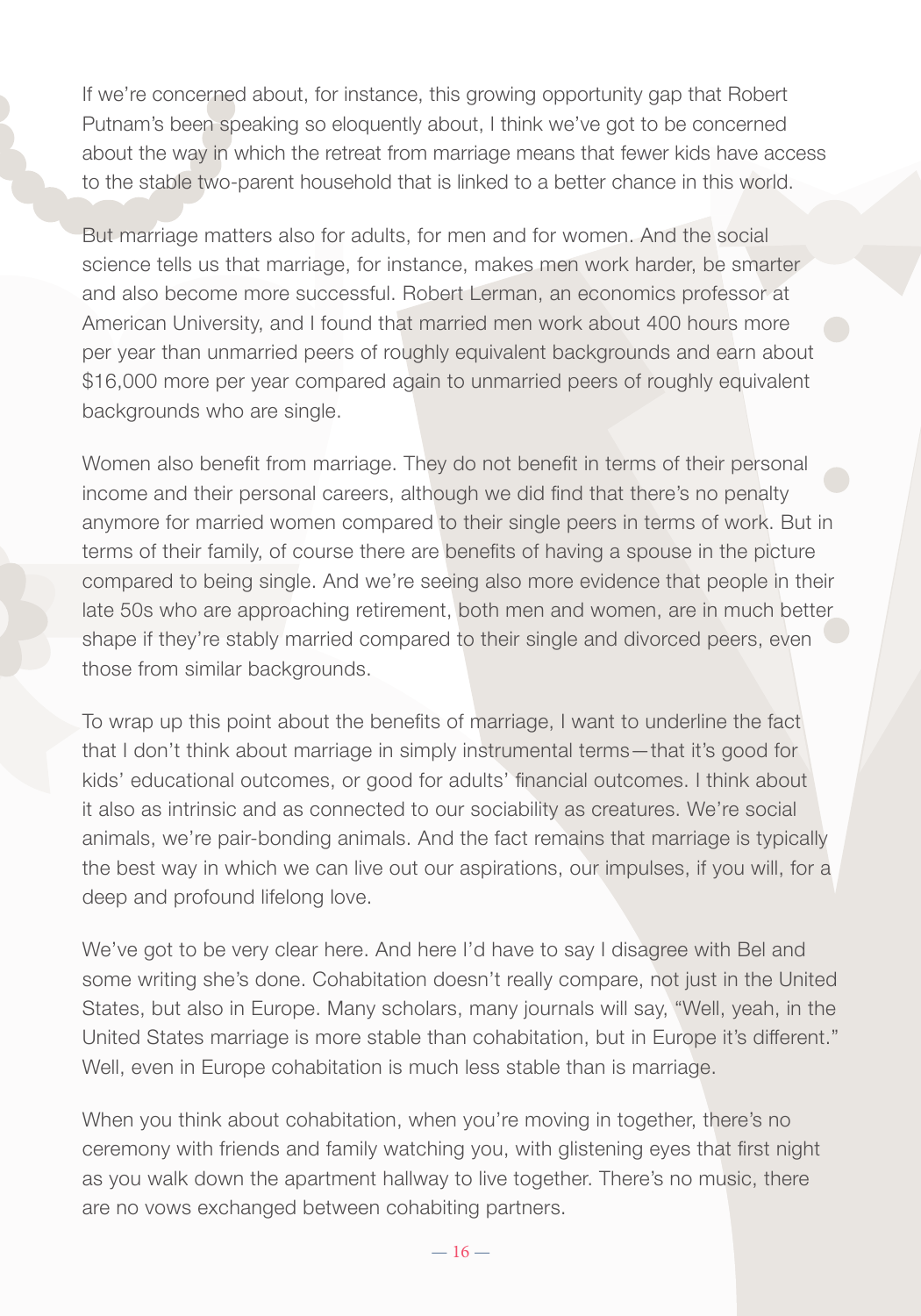And then, of course, more seriously and not surprisingly, we see that cohabiting relationships, even ones of some duration with kids, and many more of those than there used to be, are much less stable than marriages and that cohabitating couples enjoy less high-quality relationships.

So the point that I'm making here, that I'm moving towards in terms of marriage and this intrinsic, lifelong love, is that, if you care about the future of lifelong love, you've got to be concerned about the future of marriage. And that's why, judging from the most recent family trends, I'm happy that marriage doesn't seem to be dead quite yet.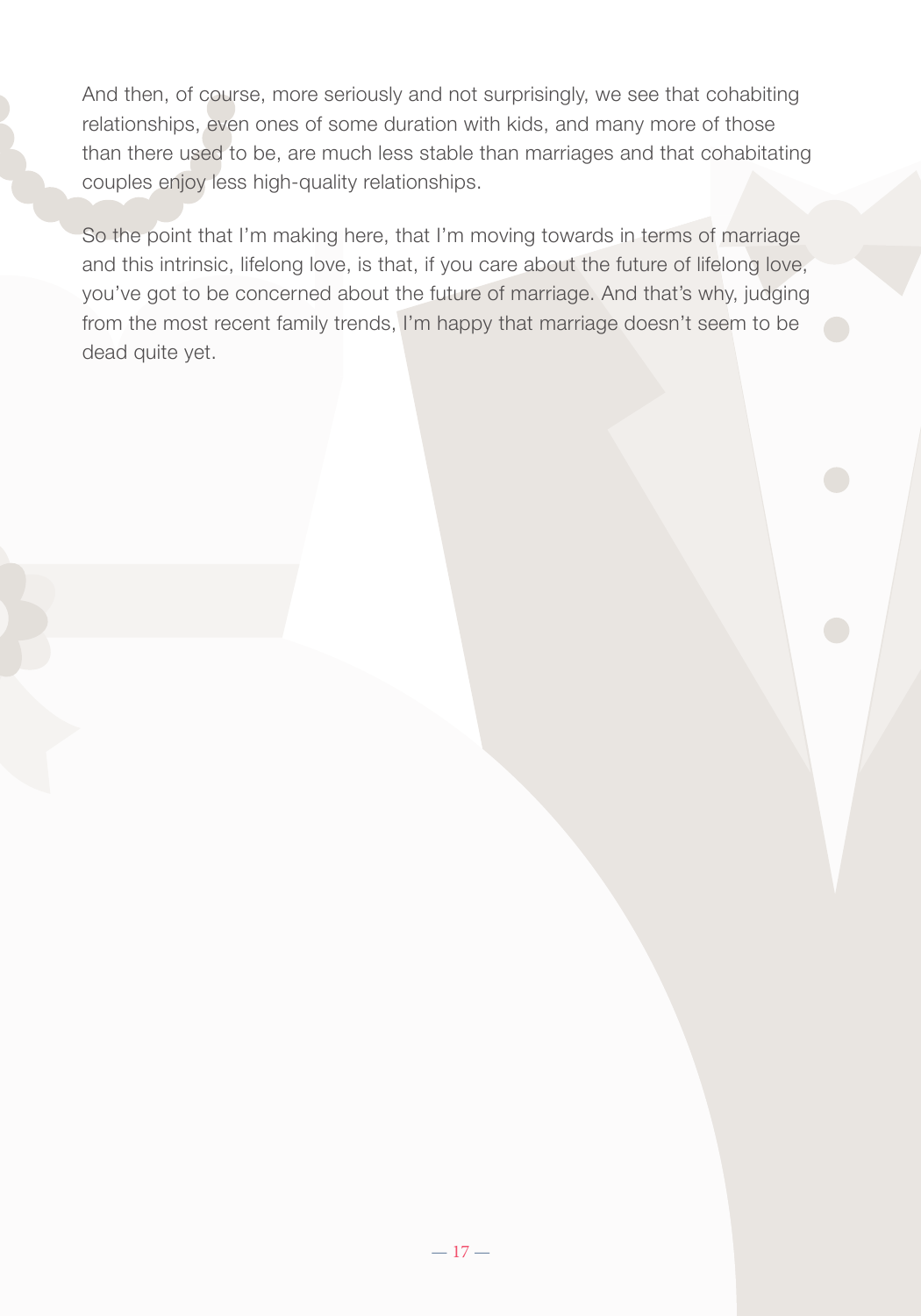But I think that the breakdown of that life script, of marriage as part of the life script, which is particularly problematic for lower-income Americans, has caused us a raft of social problems that anybody who is familiar with the political scientist Edmund Burke could have predicted.

#### KAY HYMOWITZ

I want to thank the IWF for putting on this wonderful event. I was listening yesterday to the poverty summit that was held at Georgetown. And E.J. Dionne, who was the moderator, was saying that David Brooks had said about him that he's the only person whose eyes ever glistened when you bring up the idea of a panel. And that's kind of the way I thought about this panel as well.

I share some of Bel's pessimism about the future of marriage, not that I want to, but I'm forced to by looking at various trends, although Brad was quite right that there has been some stabilizing in the last almost decade. I've been writing about the breakdown of marriage and its impact on not just the children and on society as a whole for almost 10 years. Still, because I'm getting old and stubborn, I'm not giving up.

I want to start by giving you three relatively uncontroversial facts. The first one in particular is uncontroversial, and it's this: Unless there is some kind of intervention, women of childbearing age who are sexually active will likely get pregnant, all right? We know—you know, nobody disagrees with that—that happens. That is a human biological fact.

Here's my second assumption: Every society has a very powerful interest in the conditions in which those children are born. That is, everyone—every society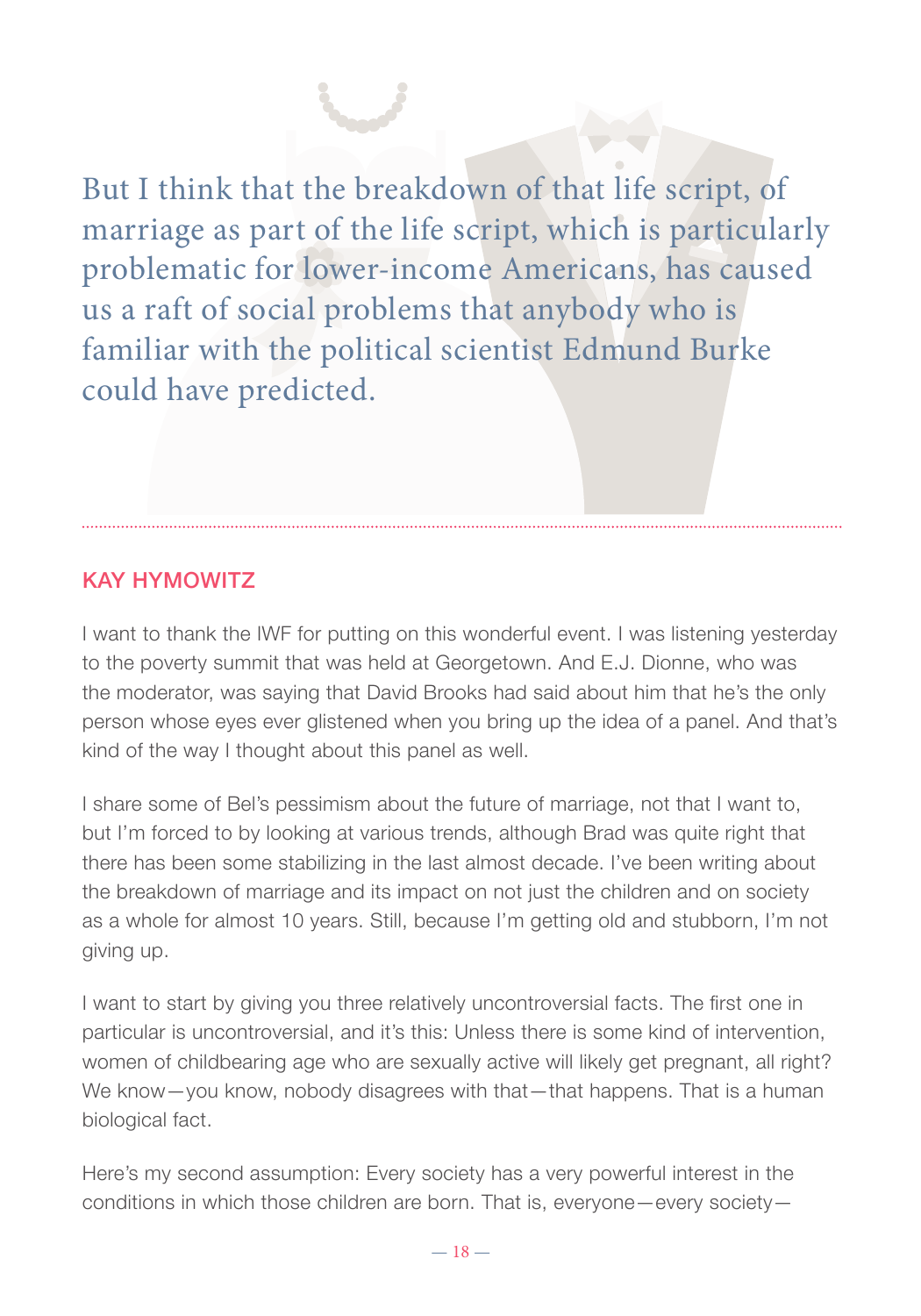has an interest in family arrangements, right? If the child is being born to a single mother, that is of interest. If the child is born into a stable, two-married parents family, that is of interest. And we will begin to see why in a moment.

My third assumption is that every society has a powerful interest in attaching young men to the children that they have, the word that we used to use was "sired." I don't guess they use that word anymore. So why are they so interested in that? For several reasons. One is that for strictly economic reasons having the father involved was a matter of survival. In less-developed societies where there was no welfare state, if you didn't have men involved in the upbringing of their children or attached to their children, you did not have somebody who could provide while women were busy with the children or pregnant or unable for a variety of reasons to work or to forage. So men became the providers, the hunters, the breadwinners. That was just a social fact driven by biological difference, in my view.

The other reason that societies have an interest in men becoming attached to their children was a little more subtle and I think less direct, shall we say, and that is this. That young, unattached men who tend to have some testosterone issues, often stir up trouble. They can be physically aggressive, they sometimes have sex with a lot of women. Now we know women want to have sex with men, too, but they, frankly, have more at stake, especially when there was no reliable birth control regime.

So society has an interest in channeling the energies of young men. So you've got those two reasons, you've got economic reasons—we simply need men to help support children in a more subsistence world—and two, you've got men who are otherwise possibly going to stir up some trouble.

So to solve these basic human problems, social problems, society came up with a brilliant idea that we've been arguing about for millennia and that we are arguing about today again, and that is the institution of marriage.

This is what marriage accomplished. It was kind of a fix-all really. It allowed men and women to have sex without creating unprotected babies. It allowed children to have two adults and two parents invested in their well-being. And it gave men responsibilities, but also more than responsibilities, it gave them a sense of purpose and meaning, not to mention a profound attachment to their children and their wives, at least ideally.

Marriage also, as Brad just mentioned, made them work extremely hard. And we've been finding for some time now in research that men who are married do work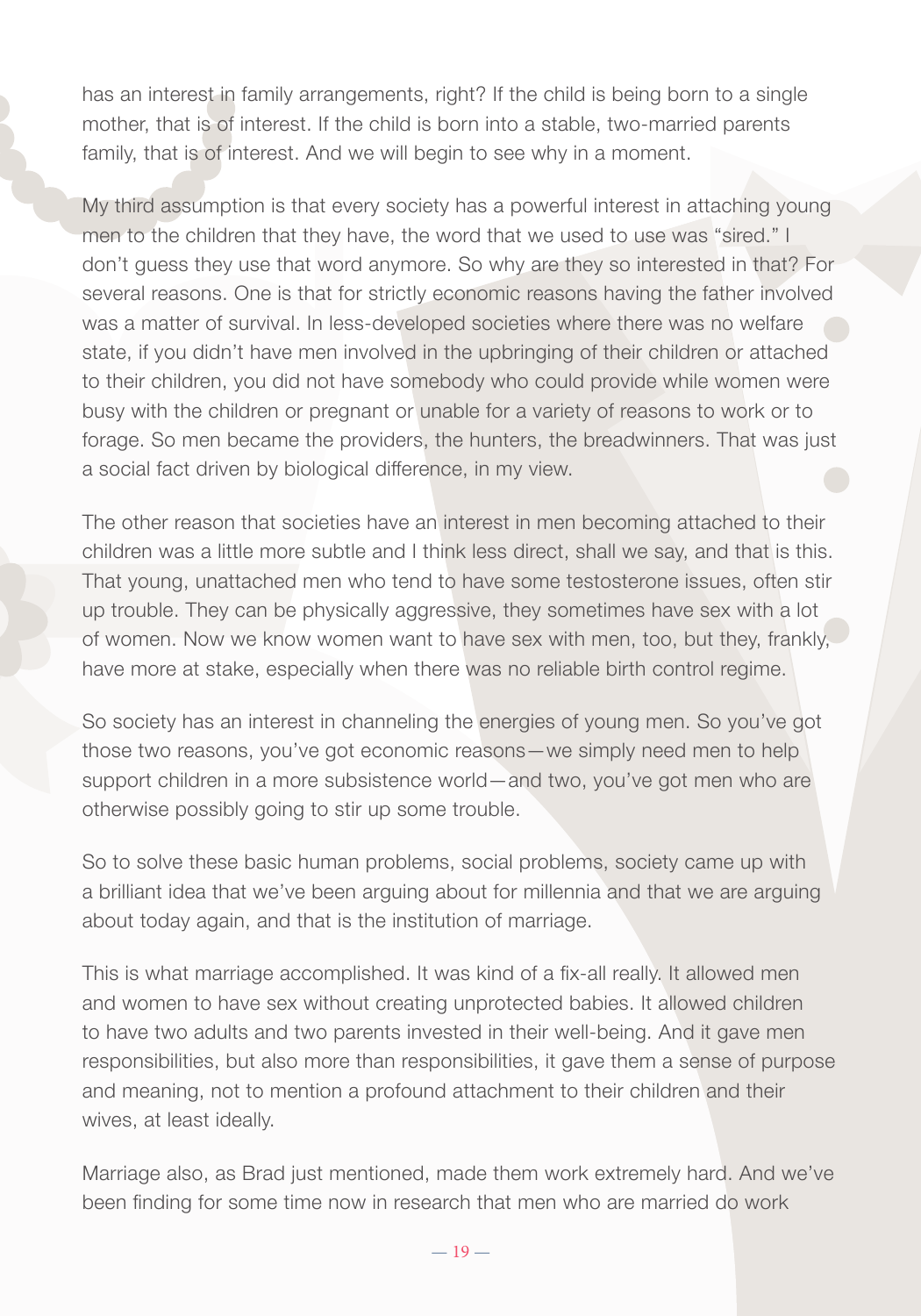harder. There's a lot of debate among scholars about whether that's self-selection. Is it because married men are more likely to be hard workers, or rather that the kinds of men who marry are more likely to be hard workers, or is it something about marriage? I would propose that it might be a little bit of both. At any rate, I also propose that marriage as an institution is set up in part to ensure that that happens.

Now for many centuries then, maybe even millennia, you then have a life script. Most human beings, most members of a society had a life script. Instead of just the biological script where you're born, you reproduce and you die, we had a social script that took off from that, and it said you're born, you grow up, you marry, and then you reproduce; you married for the reasons that I just explained and it's better for the kids, it's better for society, it's better for men, it's better for women to be able to have men helping them and so on and so forth.

And so you grow up, you marry, you reproduce and then you go to a nursing home.

That seems to be the way it is today.

But today, of course, the preconditions that I'm talking about have changed quite a bit, mostly through technology. We now have birth control that is reliable, and women really can control their reproduction so that they are not simply going to get pregnant every time they have sex, if they choose not to. And also, in part because of that fact, women can now provide for themselves. In part because of that fact and because and those changes having to do with technology liberated women that's the word that we have used—have more control over not just their bodies, but their career, their life course, their life script, as I call it.

So that life script that used to determine most people's choices in life, or rather most people's fates really, has become much more ambiguous.

Now, it so happens that that script, you are born, you marry and then you reproduce, is still somewhat in the minds of a lot of educated women, not necessarily always acted upon, not necessarily always successful, but it's in the back of their minds, and it affects every part of their 20s, their 30s, in those single years that we've already heard about as we delay marriage so that women can succeed in the workplace.

But by delaying children as much as we have, we've also created some new problems, one of them being that there is an uncertainty about what is coming next—do I have to follow the life script that I sort of sense that's out there, even if I'm not actually fully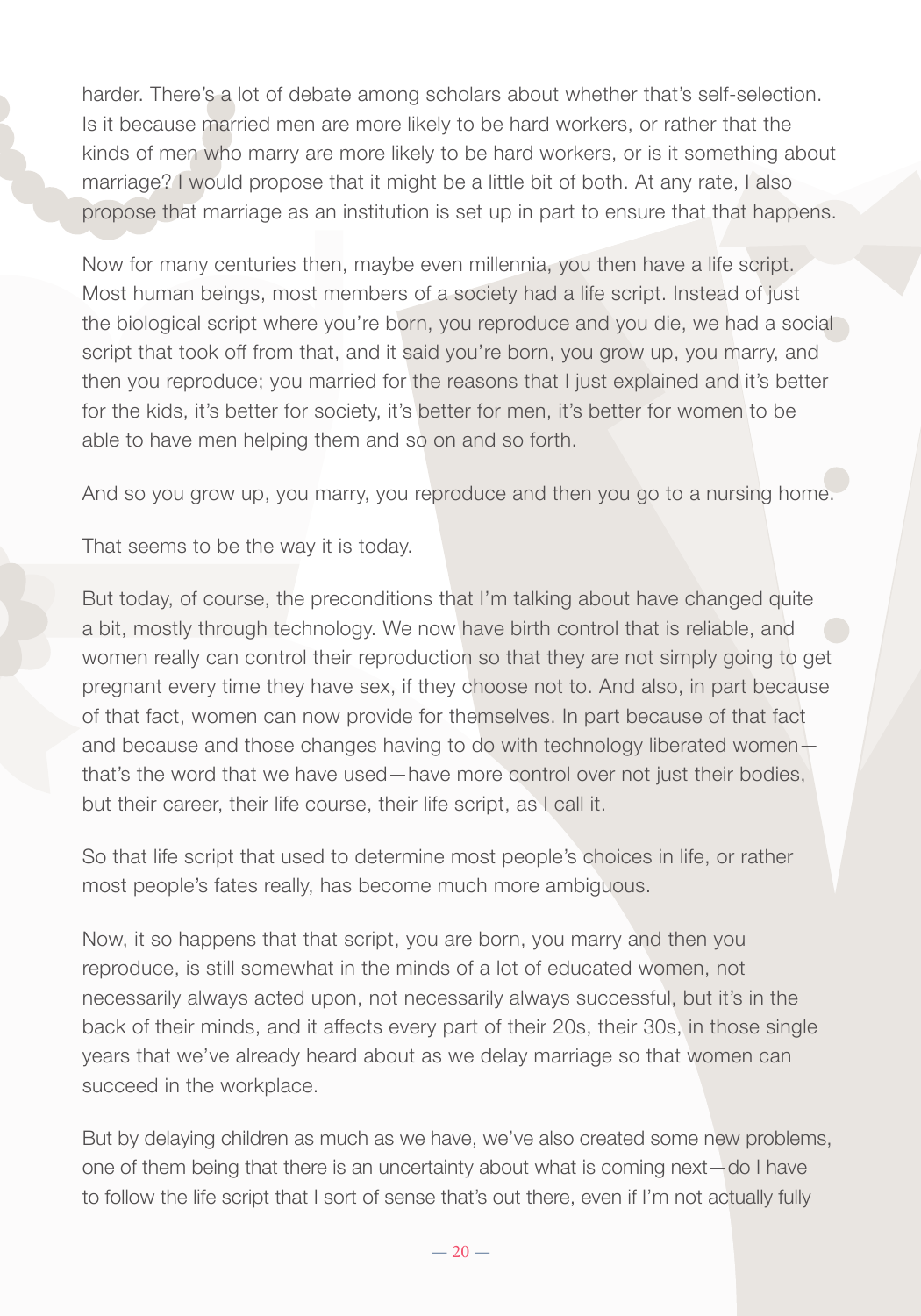conscious of it? And there are a lot of decisions to be made that are not just automatic anymore. And that is, in many respects, a very wonderful thing. It gives us freedom, gives us a lot of choice, and it gives us all kinds of opportunities to pursue.

And you can certainly understand why some women, more women perhaps than in the past, are attracted to the choice of not marrying and having children. There are many, many pleasures to be had out there, not just in interesting careers, but in the wonderful, fantastic travel and wonderful urban life that many of you in this room are probably enjoying.

But I think that the breakdown of that life script, of marriage as part of the life script, which is particularly problematic for lower-income Americans, has caused us a raft of social problems that anybody who is familiar with the political scientist Edmund Burke could have predicted.

Burke argued that social institutions are the product of complex, historical forces that come to being through trial and error. And they often have hidden purposes that we do not completely understand. And I think that that's what we're seeing now, those hidden purposes whose results have been quite problematic on an individual level and on a social level.

On an individual level, we find that most women still want to have children. In fact, demographers some years ago were predicting that about 20 percent of women would remain childless mostly out of choice. That no longer seems to be the case. Actually, we reached about 20 percent in the mid-2000s, and the most recent research that just came out, I think it was last week, says, that actually it's about 15 percent of women not having children. That women are making that choice to have children for the most part.

So women still want to have children. And on an individual level, they have a lot of choice how to do that. But on an individual level then when we talk about the children, the results have not been nearly as beneficial. And as Brad has talked about, there's abundant research at this point, on the effects on children of growing up in much more unstable circumstances, which is inevitably the case when a young woman has a child and is not stably married.

But on a social level, and that's what I really think we need to be thinking a little bit more about, because we're a very individualistic society, we think more about "What do I want?" and "What's good for me?" and it is a wonderful thing that we can do that. But we also need to remember the social level.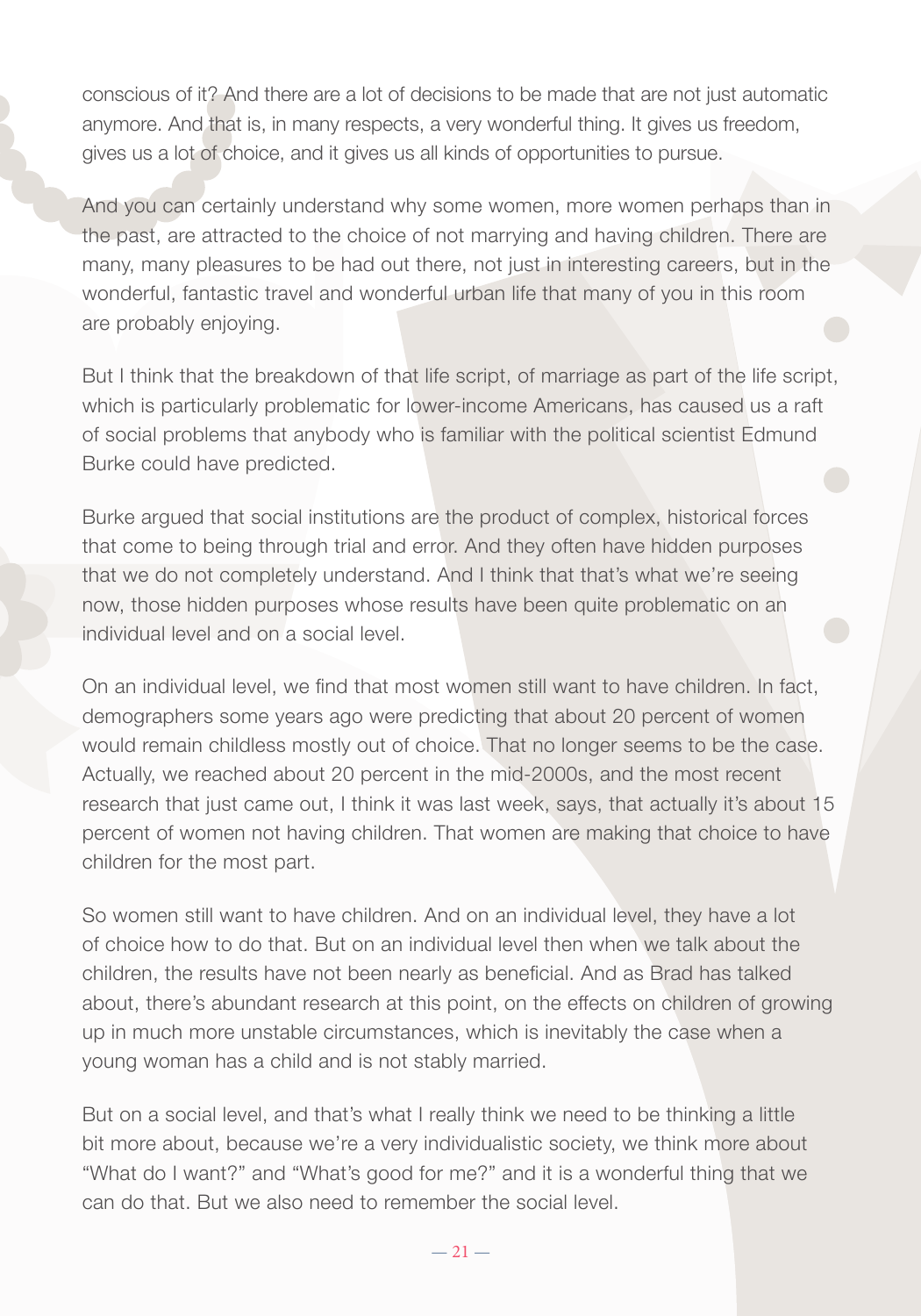The breakdown of marriage has, I believe, decimated communities, and I don't think we talk nearly enough about the effect on men of the breakdown of marriage, where men are all but irrelevant to family life. At best, they're occasional visitors. And I would love to go into more detail about what's happening to men in communities where they are no longer valued as part of the family. But in the interest of time, I'm not going to do that right now.

Let me just leave it here, that there are deep and somewhat mysterious reasons that marriage came into being millennia ago, many millennia ago, and I think we're just beginning to understand some of those reasons today. Thank you.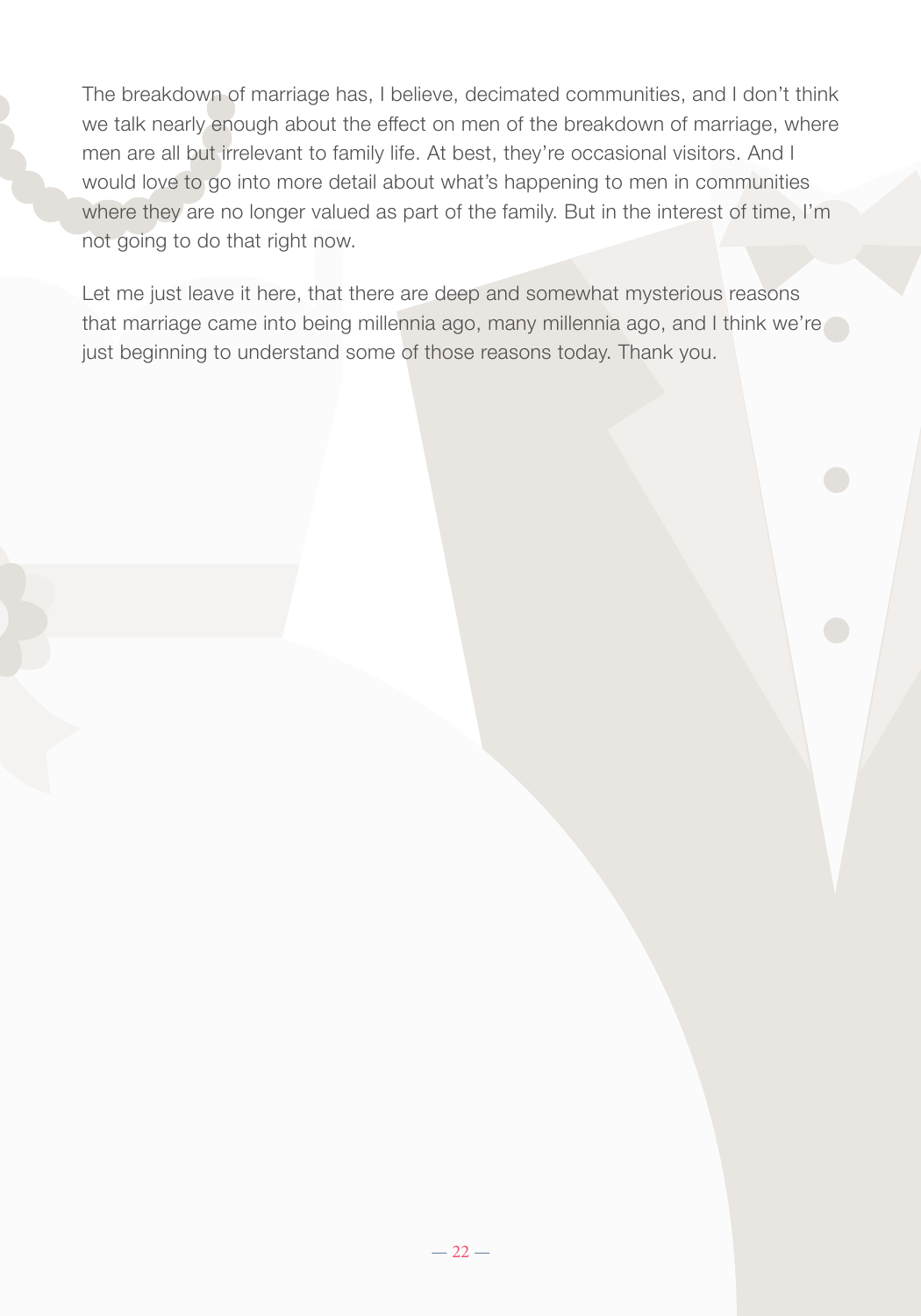# Question & Answer Session

**SCHAEFFER:** I'll get the ball rolling with a few questions before we open it to the floor. This is a question for Brad. Kay mentioned the idea of hidden purposes in our social institutions. If marriage becomes obsolete that doesn't necessarily eliminate the functions that marriage serves, right? What about the stability needed for raising children, uninterrupted companionship, and financial security? If marriage is over, who or what will step in to fill its void?

WILCOX: That's a great question. And again, as I said, the decline of the marriage rate seems to have stopped so I'm not convinced marriage is over.

In fact, one of the most fascinating things for me in the most recent Bob Putnam book *Our Kids* is the figure showing that, generally speaking, while more kids are being raised in single-parent homes, the trend actually has reversed course for kids whose moms are college educated.

I'm not convinced that the game is up. But, if we do continue to see a retreat from marriage unfold apace, I think one of the things that we'll continue to see is the government having to step into the breach and address the economic, social and, in some sense, psychological fallout, we see with kids and also with adults when people don't have as much access to the institution of marriage.

We've talked about kids, and Kay's also touched on men as well. And I would say men are more likely to work and work more when they're married, but they also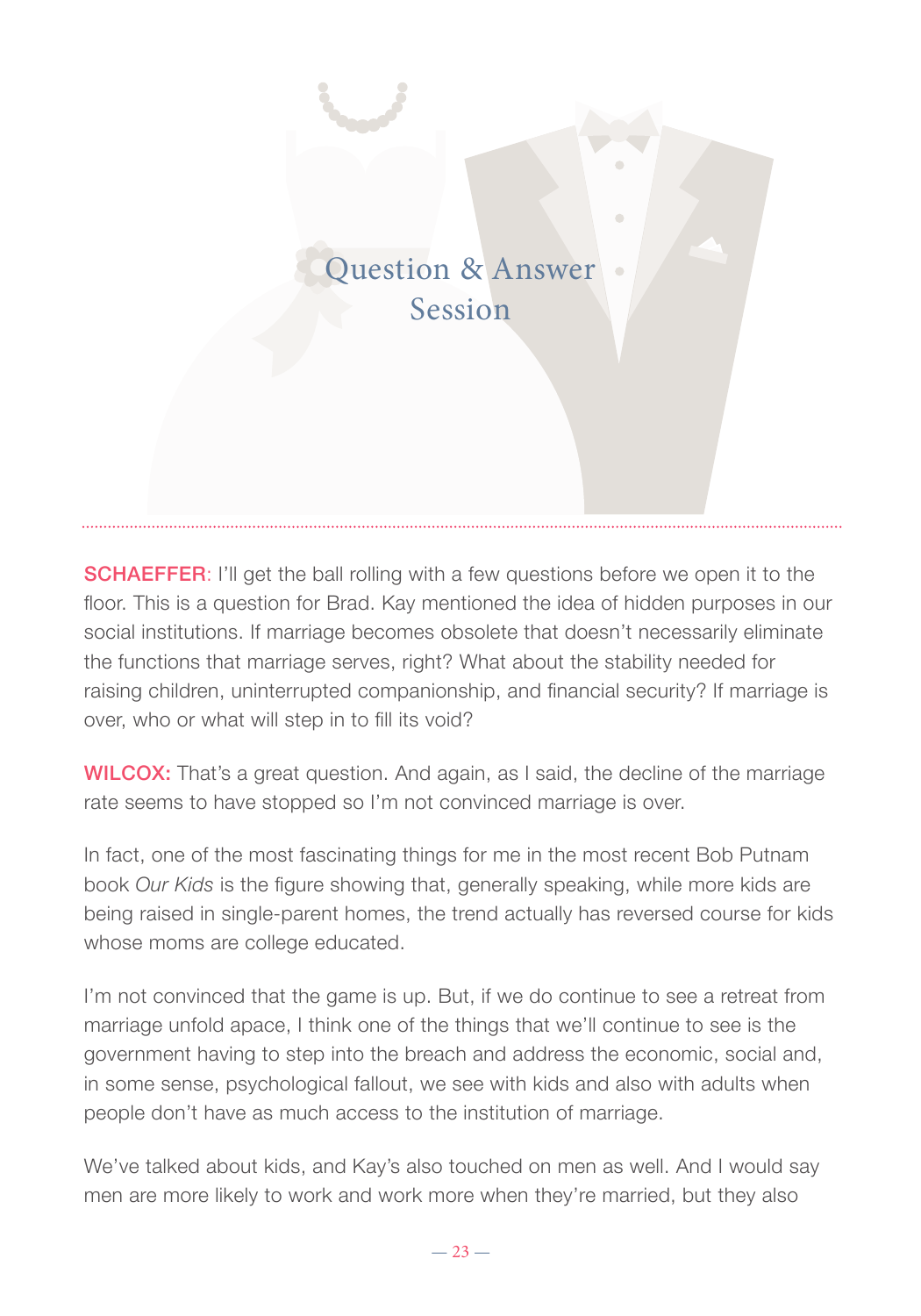are less likely to run afoul of the criminal justice system, when they are married. So there are a variety of ways you can think about how, when marriage breaks down, the state has to step into the breach.

There's a relational piece that I think is unfolding, certainly it was articulated well in Kate Bolick's "All the Single Ladies" piece in the *Atlantic.* I see that when I celebrate the virtues of marriage on Twitter, and I get a lot of pushback from some women who complain about the lack of marriageable men in their social world. Their sense is that there is not a good pool of guys from which they could find a spouse.

I think the irony here is that as marriage becomes less common, less salient, women are experiencing more frustration in finding good partners, who are capable of making long-term commitments.

If marriage becomes obsolete that doesn't necessarily eliminate the functions that marriage serves, right? What about the stability needed for raising children, uninterrupted companionship, and financial security? If marriage is over, who or what will step in to fill its void? —Sabrina Schaeffer

**SCHAEFFER:** There is also a trend in our popular culture of constantly putting down men. Arguably this has created a social norm that makes men less likely to assume responsibilities. Kay, I would love for you to talk about this. I know that you and I have both benefited from marriage. But in proclaiming the benefits of marriage, are we just trying to impose our values on other people, who perhaps don't see the value of marriage as we do?

**HYMOWITZ:** I think the research would say absolutely not. [Our emphasis on the importance of marriage] is not just a paternalistic attitude. We're seeing the effects of the difference in marriage rates among educated and non-educated Americans. We are seeing, whatever this audience feels about it, increased inequality in society, which I believe is very much connected to family breakdown among the less-educated, and questions about social mobility. There is still upward mobility in this country, but it is more common among children growing up in stable homes. Children who are growing up in a stable, married home are much more likely to move ahead from poverty. For the reasons that I've mentioned, marriage has been good for society.

**SCHAEFFER:** A number of years ago Justin Wolfers, the economist, wrote that you don't just look at the costs as an economist, you also have to look at benefits.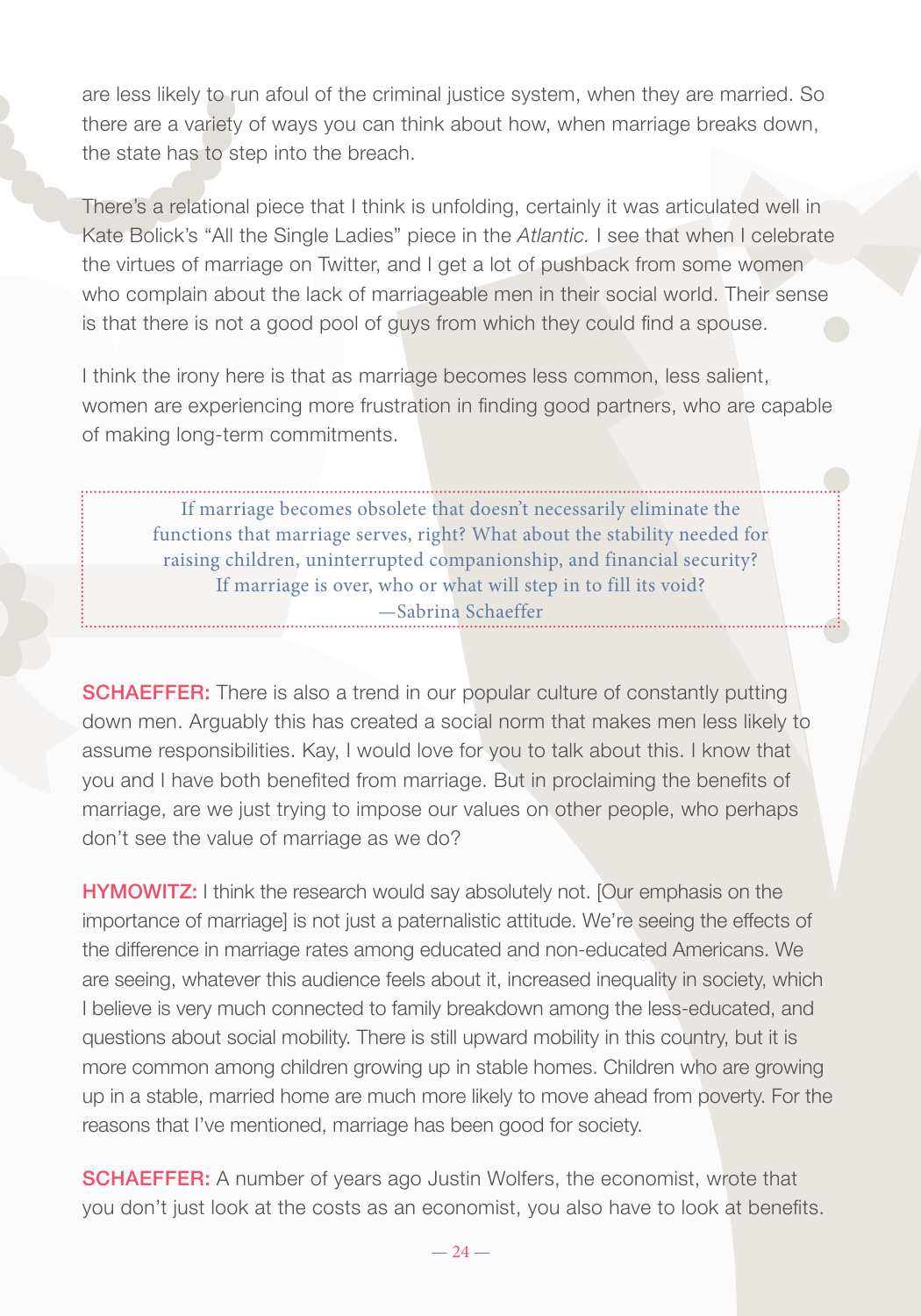Are we too focused on the costs of marriage, when we should talk more about the benefits? Isabel?

**SAWHILL:** Let me be very clear. I think the benefits of marriage are very strong. My book talks a lot about all the research that both Brad and Kay have mentioned, about the benefits of marriage both for adults and for children. I don't think there's much disagreement about that anymore. I think all three of us would agree on the research that shows that.

The question is not whether it's beneficial, the question is whether it's going to come back again. If we're at a stage where millennials are choosing half the time to have children outside of marriage, how do you bring marriage back?

There's been a move especially in the Bush administration to launch and fund what were called "healthy marriage" programs, taking young couples and counseling them, trying to encourage them to marry, and, if they were married, trying to help them with their relationship so they wouldn't split up. Those programs were pretty carefully evaluated and it was found that they did not move the needle very much.

I think Brad would say that we shouldn't give up just because we failed the first time; we should try some new programs. And I can't disagree with him. But it's really hard for government to influence marriage.

So when I became somewhat pessimistic from looking at all this data, I said, "Well, what else could we do?" The old social norm used to be "don't have a baby outside of marriage, if you do it will be stigmatized." We used to in my day--I hate to admit it--call children born outside of marriage illegitimate children. But that stigma has gone away now. And I'm not sure we can bring that back.

But I think the new social norm needs to be "don't have a child until you and your partner are both committed to each other and ready to be parents." That social norm would transform the circumstances of children's births because of the reasons I cited earlier, which is most of these births are unplanned.

I think I forgot to say, and so thank you for letting me supplement here, that we now have long-acting, reversible forms of contraception that basically guarantee for 10 or 12 years that you will not get pregnant until you want to and then you have to go to the doctor and have the IUD or the implant removed. And that changes the default.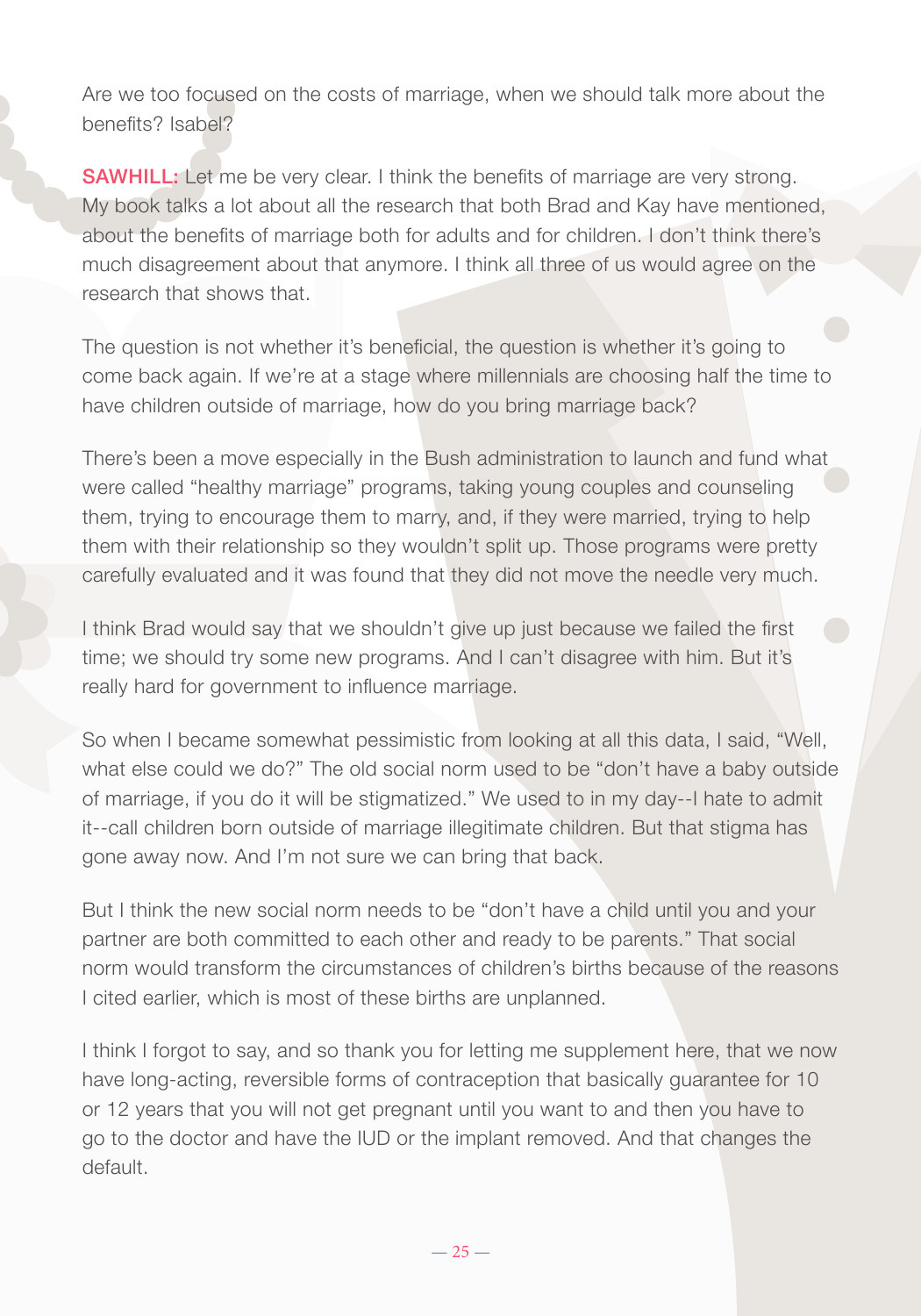And after five years—let me give you statistics, I love these statistics--the probability of getting pregnant using a condom, 63 percent. So probability using the pill, 38 percent. The probability using one of these long-acting forms of birth control such as an IUD or an implant, 2 percent.

So it makes a huge difference. When people got married really early, before they started having sex or only shortly after they started having sex, we didn't have all of these unplanned pregnancies, or if we had them, they were inside marriage. Now if you're not married through most of your late teens and 20s, you're going to be sexually active probably for five years easily.

Most young people don't even know those statistics. When I have put them up there for people to see, they come running up to me. The *New York Times*—sorry, I'm getting on my soapbox here—The *New York Times* didn't believe those data. And when I used them in an article for them, they started calling around to other demographers—I'm not a demographer, I'm an economist—but they started calling population demographers around the country, and those demographers said "Yeah, she's exactly right." And they said, "Well, how come we never knew this before?" And I said, "Well, I don't know, maybe it's because nobody ever did the calculation."

**HYMOWITZ:** Can I just clarify one point? When we talk about those numbers, condom use and the use of the pill, are we talking about people who are using them conscientiously?

**SAWHILL:** Good question, Kay. I should clarify. These are the averages, okay? These are the averages for everybody using them. If you're a really good contraceptor, then your probability is going to be much, much lower than that. And if you're casual about it, then it's going to be much higher than that. So that's just the average. But the average matters for how often this occurs in the population at large.

**QUESTION:** I realize we're having a conversation about marriage without a definition of marriage. You could define a marriage as a lifelong, committed, loving relationship. You could define marriage by religion or a legal contract, which is probably the easiest way to define it. By that definition, I and a lot of my friends would not be married. Yet I have a life partner. We exchanged vows, though we never made it legal. How do you define marriage?

WILCOX: Well, I would talk about marriage in terms of sociology as an institution that encompasses a lot of things. I would think about it primarily in terms of two different things. One is having that ceremony in a purely sociological sense, where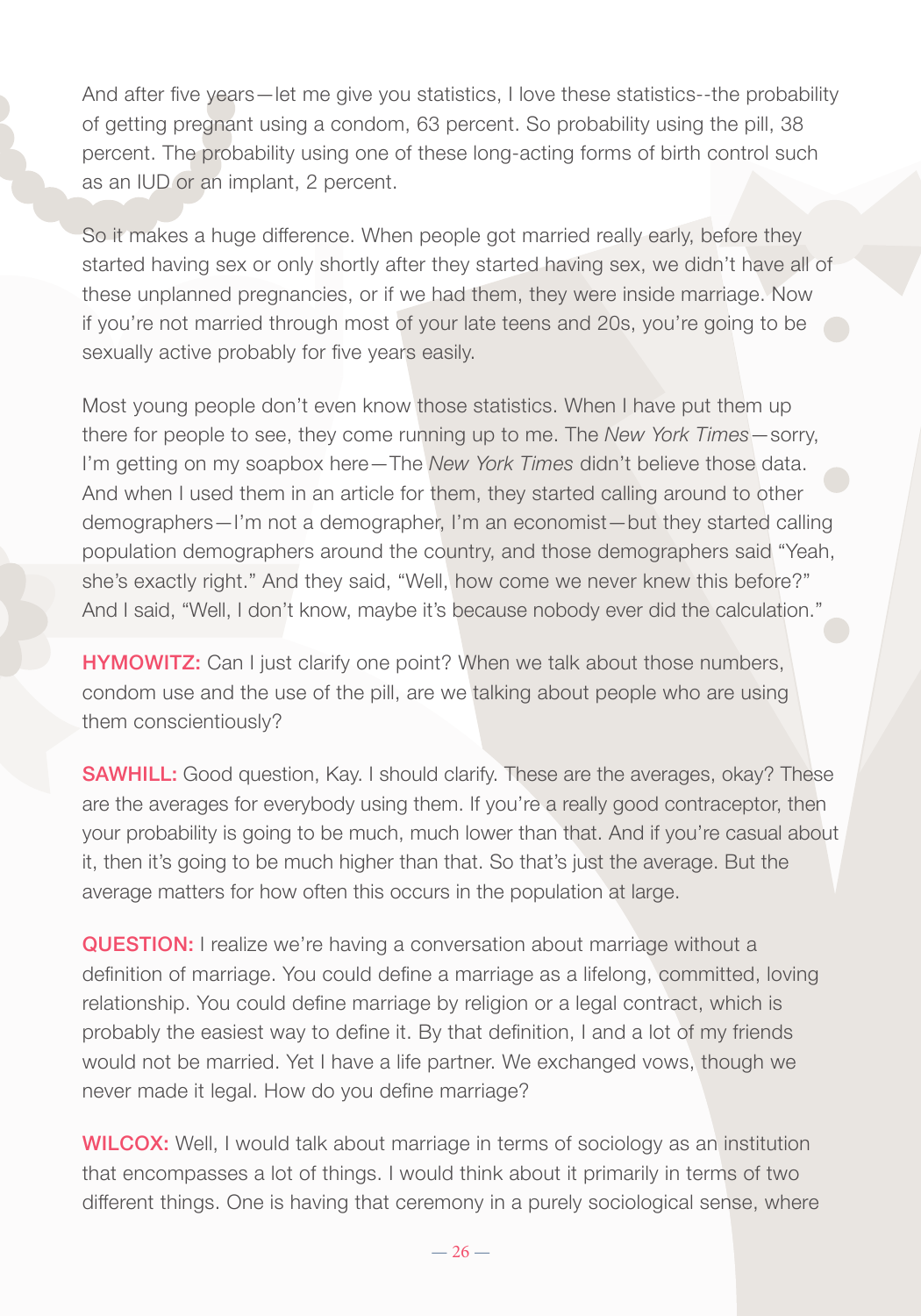you are signaling to your partner and to your friends and family that you embarked on this commitment together. This is a signal to one another and the larger community that you are a couple and that your intention is to be together for life. That is the intention anyway.

The second piece that I would add is that there is a legal dimension to your partnership that is acknowledged by the state and signals not only to you and your partner and your friends and family, but to the larger society that you are, indeed, an enduring partnership, if you will.

There's been a move especially in the Bush administration to launch and fund what were called "healthy marriage" programs, taking young couples and counseling them, trying to encourage them to marry, and, if they were married, trying to help them with their relationship so they wouldn't split up. Those programs were pretty carefully evaluated and it was found that they did not move the needle very much. —Isabel Sawhill

I think it's important, too, for all of us here in this place inside the Beltway with the education that we have, most of us anyway, [to acknowledge ]that we are, compared to the average American, pretty unusual. And the bigger point that I would want to communicate is that, again, as Kay pointed out, most cultures have come up with something like marriage as an institution that channels adult relationships and childbearing in stable, structured ways for the benefit not only of those adults and kids but for the broader society.

And so for me it's these two things. There are exceptions in terms of how people actually do this thing, but the broader point is that the institution serves important social purposes by providing pretty clear norms about how people get together and stay together.

QUESTION: My question is for Dr. Wilcox. I know that you're a researcher, you're the messenger, but if you were to advocate for early marriage, what would you say are your top three reasons you would tell somebody it's okay to marry at a young age? I wanted to hear more about your position on that.

WILCOX: I wrote a piece for the *Washington Post* called "Don't Be a Bachelor." Of course, I didn't call it this, the *Washington Post* editor called it this. "Don't Be a Bachelor"—they like to put sort of cryptic kinds of headlines on pieces you write for them.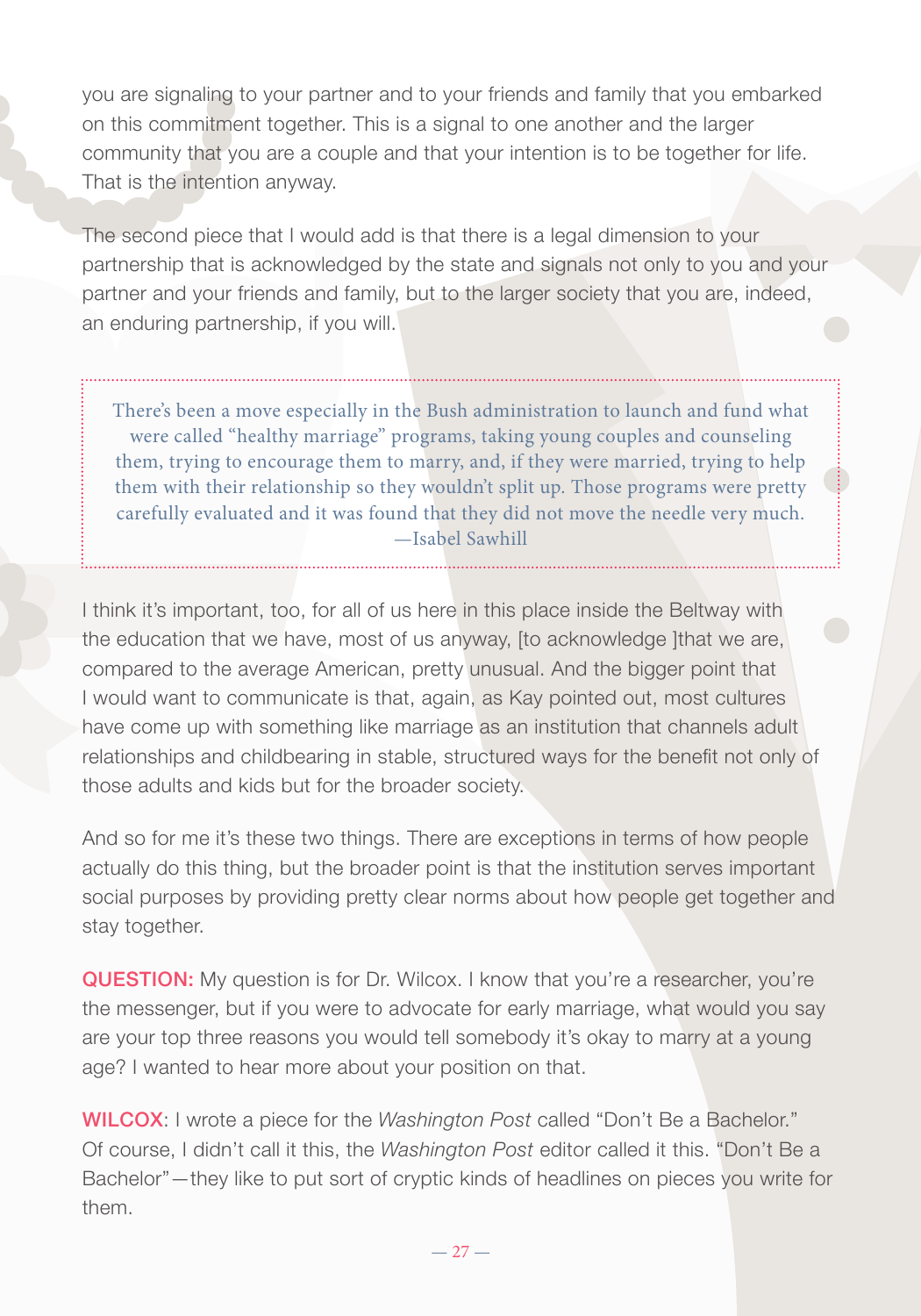One of the points that I made in the piece is that if you want to maximize your odds of being happily married and also having more sex and of forging a life together, and if you're in a good relationship in your early 20s, there's no reason not to get married, if marriage is your objective. There is recognition that the odds of divorce decline if you get married in your late twenties. It makes sense to reduce the divorce risk by waiting a bit until your late 20s.

What people are not cognizant of is that studies by different scholars show that, at least on average, getting married in your mid-20s is linked to the highest rates of marital happiness.

And it's important to notice that, when we shift our focus away from women and towards men that we men, on average, even today, tend to do better in a wide range of areas--drinking, psychological well-being, performance at work--when we marry in our mid-20s versus putting it off until our 30s.

I'm not convinced that the game is up. But if we do continue to see this retreat from marriage unfold apace, I think one of the things that we're continuing to see is the government having to step into the breach and to address the kind of economic and social and, in some sense, psychological fallout we see with kids and also with adults when people don't have as much access to the institution of marriage. —Bradford Wilcox

We need to think, too, about how this idea of delayed marriage and delayed parenthood may play out to some extent differently for women and also differently for different types of people. If your aspiration as a woman is to maximize your professional performance, then I would advise you to wait until your 30s to get married and have kids.

But if you have different kinds of aspirations in terms of having a larger family, sharing some of those traditions with your spouse or other kinds of goods, then it looks like getting married in your 20s is a better way to do that.

I would be careful on this issue of delayed marriage and parenthood and recognize that it may affect men and women differently, and it may affect classes differently ad it may serve the interests of certain types of people more than other types of people. So that's how I'd respond to that question.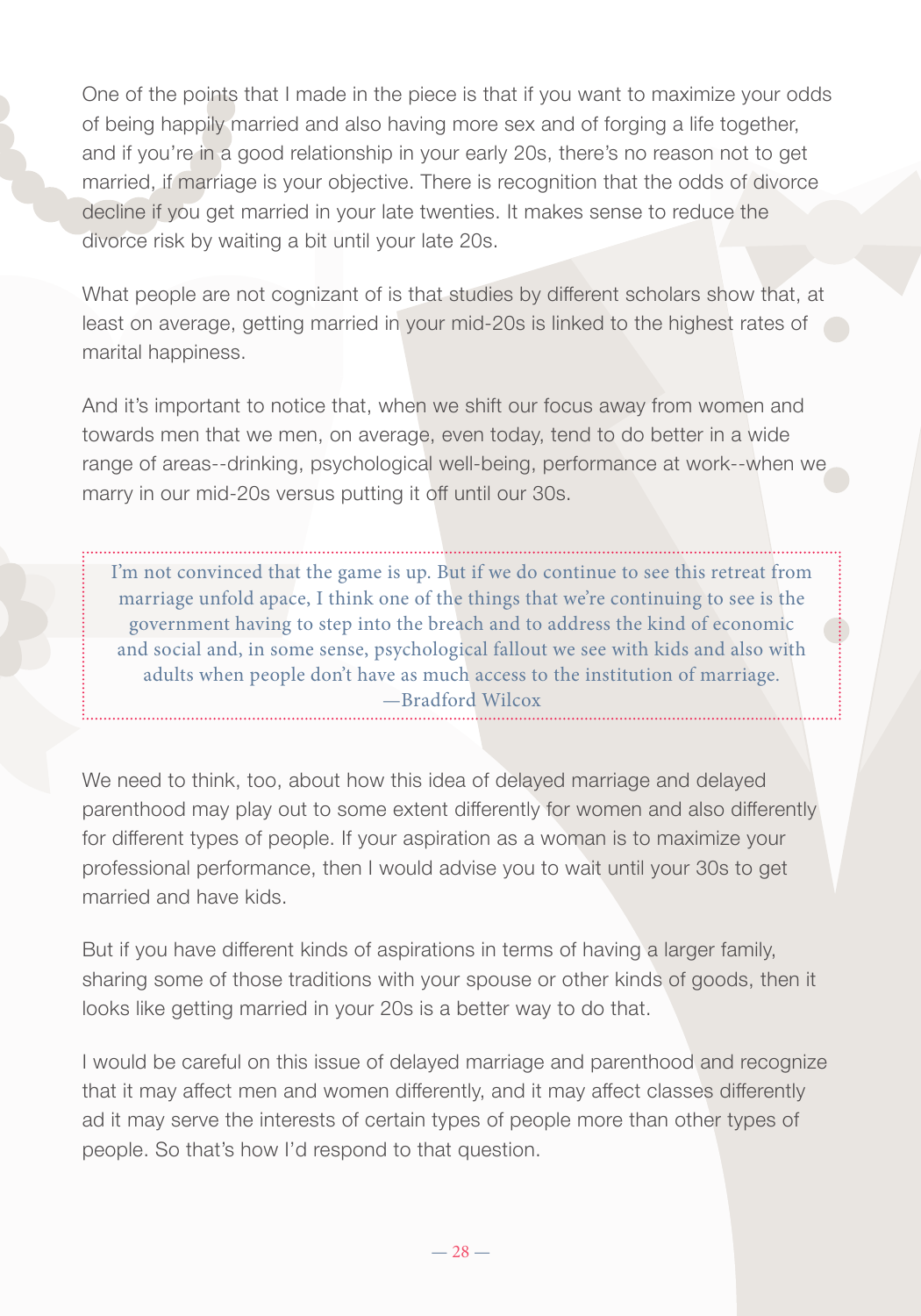QUESTION: I think you've all agreed that children thrive in stable families. And I wonder if there's any research that differentiates between parents who are married in the traditional legal way we've heard described here and more informal ways that are perhaps are just as committed.

**SAWHILL:** Let me say a little more because it also addresses the issue you raised earlier, and that is that we now have increasing numbers of people who are, as the literature calls it, cohabiting. And there are different forms of cohabitation. There's the form which is long-term, durable, very committed. It's like marriage without the piece of paper or the religious ceremony and the legal trappings.

But that's not what most cohabitations in the U.S. look like right now. What most of cohabiting couples look like right now is that they are not stable. That is the biggest thing about them. This is very well documented. And I think we would all agree about that.

I'll give you one statistic. By the time a child in a cohabiting relationship reaches the age of five, about 50 percent of those relationships have broken up. Now there's a selection issue here. People who cohabit tend to be different from people who actually marry.

I think Brad probably doesn't entirely agree with me here, but he may agree halfway, that we are moving, as a society, in the U.S. towards more long-term cohabitation. And we do see more of that in Europe. I've argued that if we evolve to the kind of cohabiting relationships that they have in Europe, especially in the Nordic countries, it won't be very different for children or for adults, that it will be more that the only difference between cohabitation and marriage is a piece of paper certain legal rights.

And the legal system, by the way, is changing rapidly. I am the keynote speaker at the conference of the American Bar Association. I just had a phone call with them recently, and they're all atwitter about the need to make legal changes here. But we don't have a lot of long-term cohabiting relationships with children yet in the U.S. I think it's coming, but I could be wrong.

QUESTION: Sometimes the legal system seems stacked against men. I know a guy who says, "I'll never get married until we stop being unfair to men about alimony and child support laws?" What do you say to him?

**HYMOWITZ:** I'm not an expert on the law as related to child custody. But I know people who are in the business in New York, and alimony in New York is not for only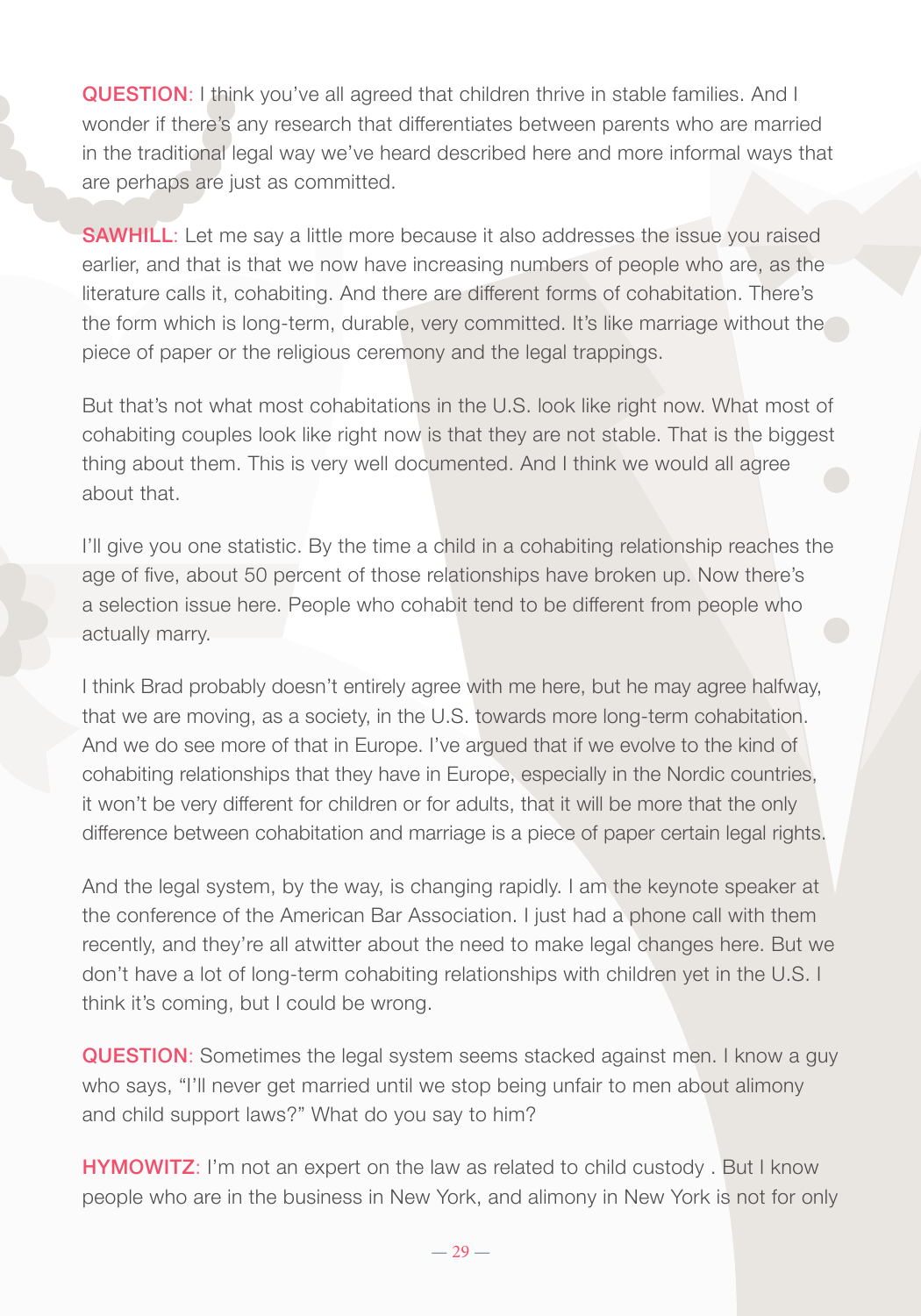women: it's for whoever the primary caretaker is. And there are plenty of men who are getting some alimony these days in New York. I think these laws do vary quite a bit by location.

In addition in New York, whether the couple is married or not is no longer an issue with child support. They are no longer making distinctions between married and unmarried fathers.

**SAWHILL:** Can I just add a footnote on that? I did a review of the research recently on what's called marrying up versus marrying down. Well, I was really surprised. I thought I knew more about this than I did. After I looked at the research, I saw that there is a ton of marrying down going on. I'm talking about women marrying down.

It used to be that because men were overwhelmingly in high-status positions and women were in lower-status positions, we always assumed culturally and socially that a woman should marry up and a man should marry down. And now because women, as Kay said earlier, are so well-educated, in fact much better educated than men in the youngest generation, and in some cities in their 20s women are now earning more than men as well, so we're going to have to change that cultural assumption about marrying up versus down. And I was surprised how much marrying down is going on already.

WILCOX: Well, there are a couple of things I could push back on. Let me just take the issue of marriage versus cohabitation. We know from studies that kids in the U. S. who are born to married parents are about 40 percent less likely to see their parents part ways by the time they turn 12 compared to kids born to cohabiting couples.

But there is a difference between married and cohabitating partners even in Sweden where you have the maximum recognition of cohabitation, both legally and culturally, between marriage and cohabitation. Swedish couples often will get married between kid one and kid two, recognizing at some level that marriage is somehow different from just living together.

**SAWHILL:** But wouldn't you agree, Brad, that what matters is stability? And I think what you're arguing is that marriage has traditionally been the way you get stability, but it's stability that matters. Right?

WILCOX: Well, it's stability that matters in some ways. But I'm just saying, again, that we are social animals. We take culture as being important. And you would never find a liberal saying, for instance, that how we structure education culturally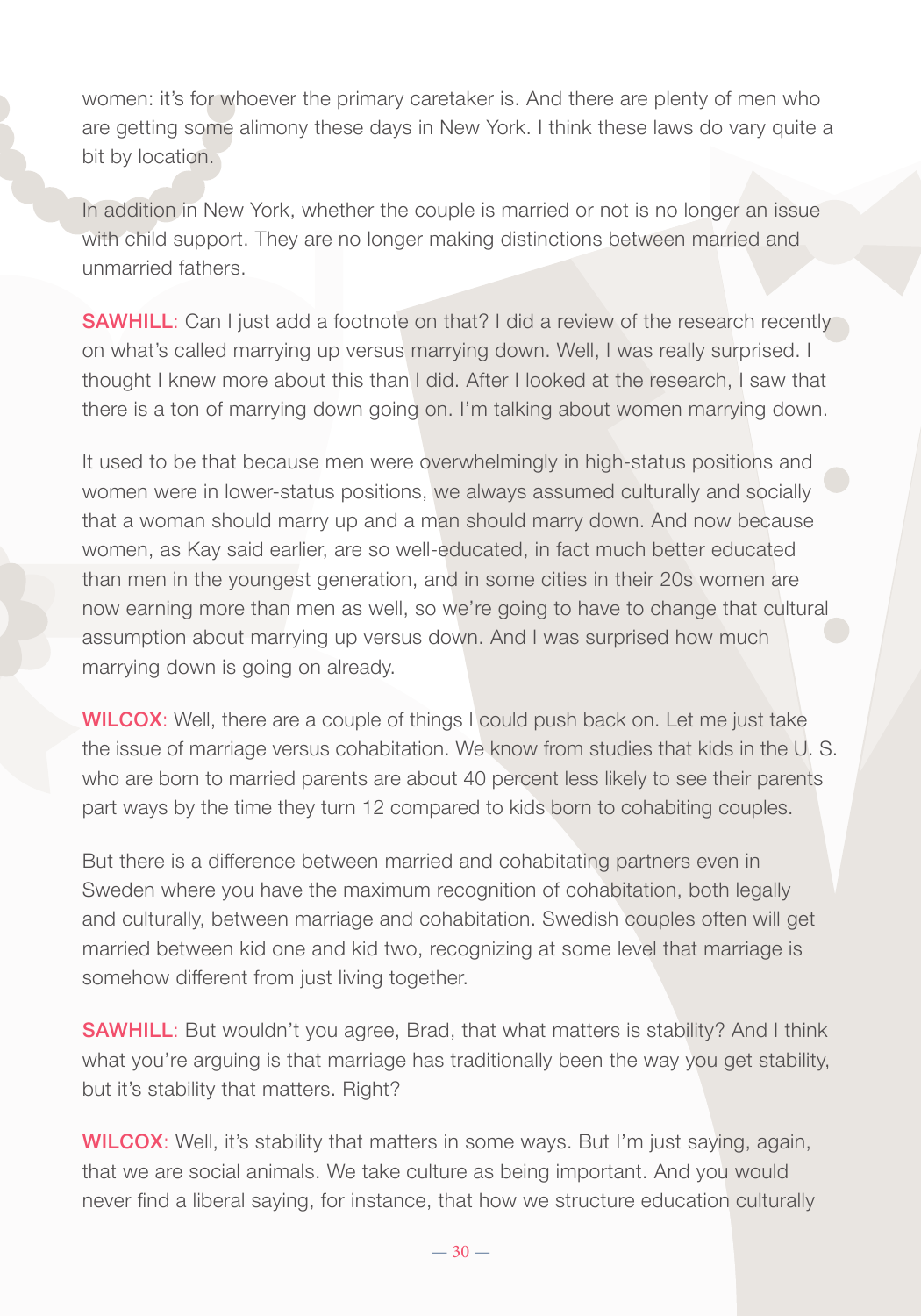doesn't matter. We have norms, common practices, common expectations about how we embrace or take up education.

People could theoretically just read a lot on Wikipedia, on Google, read books, maybe ever hire tutors with Ph.D.s to cobble together a college-type education, but we all know that that would be probably be, on average, a lot less successful than having people go to the institution where education is organized in ways that are comprehensible and sensible.

And this is applicable to marriage. And that's the whole point, it gives you a script, a set of norms, and a set of expectations that guide people through relationships and are linked not just to stability, but also to things like commitment and fidelity and whatnot to help sustain you and stabilize this relationship for the longer term.

And we're seeing the effects of the difference in marriage rates among educated and non-educated Americans. We are seeing, whatever this audience feels about it, increased inequality in society, which I believe is very much connected to family breakdown among. the less-educated, and questions about social mobility. There is still upward mobility in this country, but it is more common among children growing up in stable homes. —Kay Hymowitz

QUESTION: Do you think that in terms of our social history we're entering another period where marriage is declining but that this is part of a cycle and so will change again?

**HYMOWITZ:** I'll take a little bit of that, or I'll try to answer some of it. I think that it's a mistake for you to leave today's discussion and say marriage is dead. That's not exactly what's happening so far. I think we are very worried about trends. But the real problem at this point is that, while college-educated people still get married to raise their children, low-income people do get married to raise children less and less. And that's creating a big divide with regard to opportunities that the next generation is facing. That, I think, is the more apt takeaway than the idea that marriage is dead.

There are some disturbing signs. I think that even educated women might be going in a different direction than they have been going, which was to marry. There are some signs. We're seeing increases in the number of "single mothers by choice," as they call themselves. These are women who are older and have deliberately decided to have a child on their own.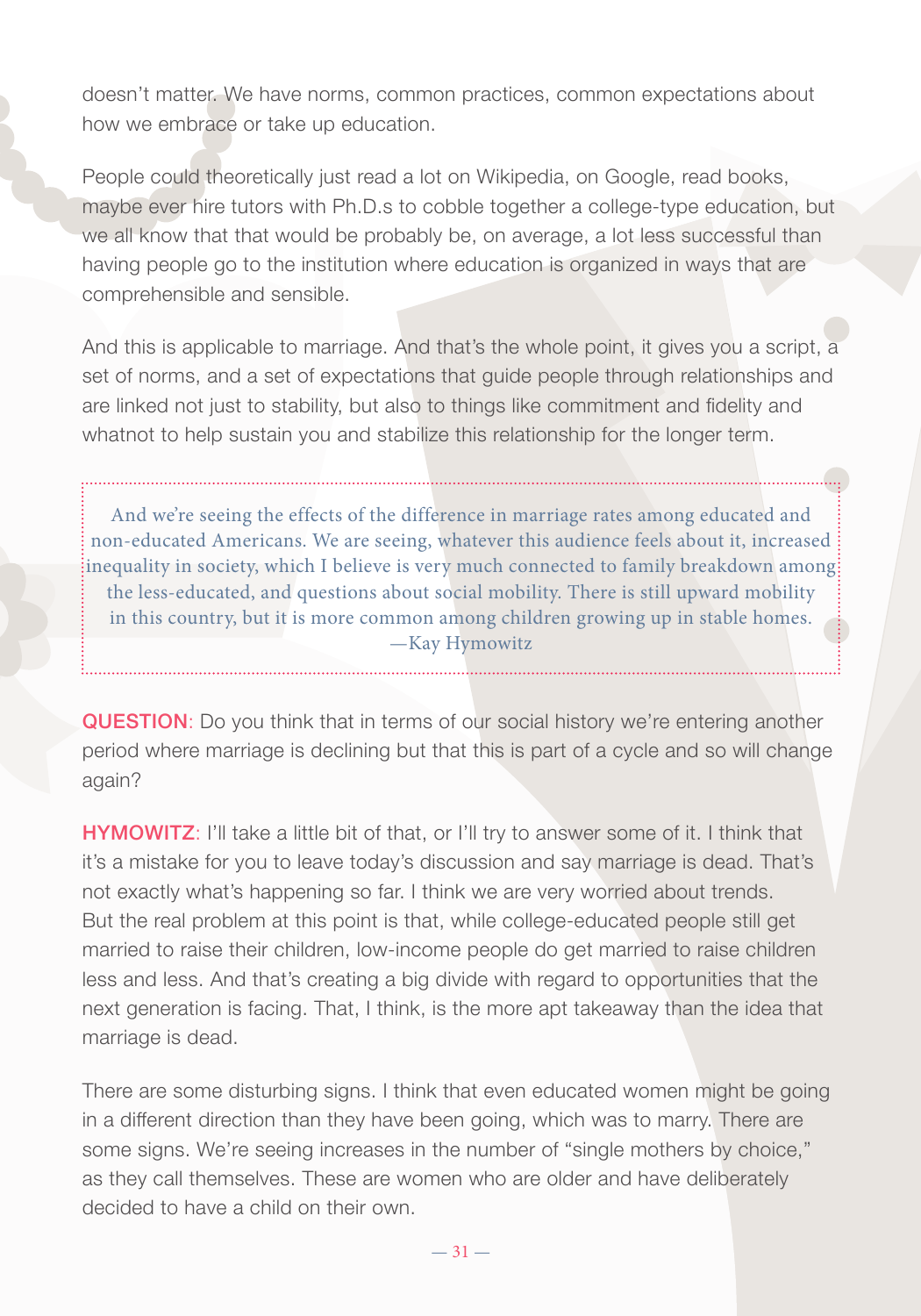But that is not where we are as a society right now. Where we are is a very bifurcated approach to childbearing and to child rearing that is, I think, a threat to our sense of equality.

**SAWHILL:** I really agree with that.

WILCOX: And I think it's important, too. I think there's an assumption on the part of some people out there that we're headed, on many different fronts, in a linear fashion. But students of history realize that major events, major transformations can introduce substantial changes into our social world, including with regard to marriage.

**SCHAEFFER:** This is a good thought upon which to end a very important discussion. Thank you all so much for tonight. And thank you everyone who came and asked questions. And I hope that you'll stay around and mingle a little bit and ask more. Thank you so much.